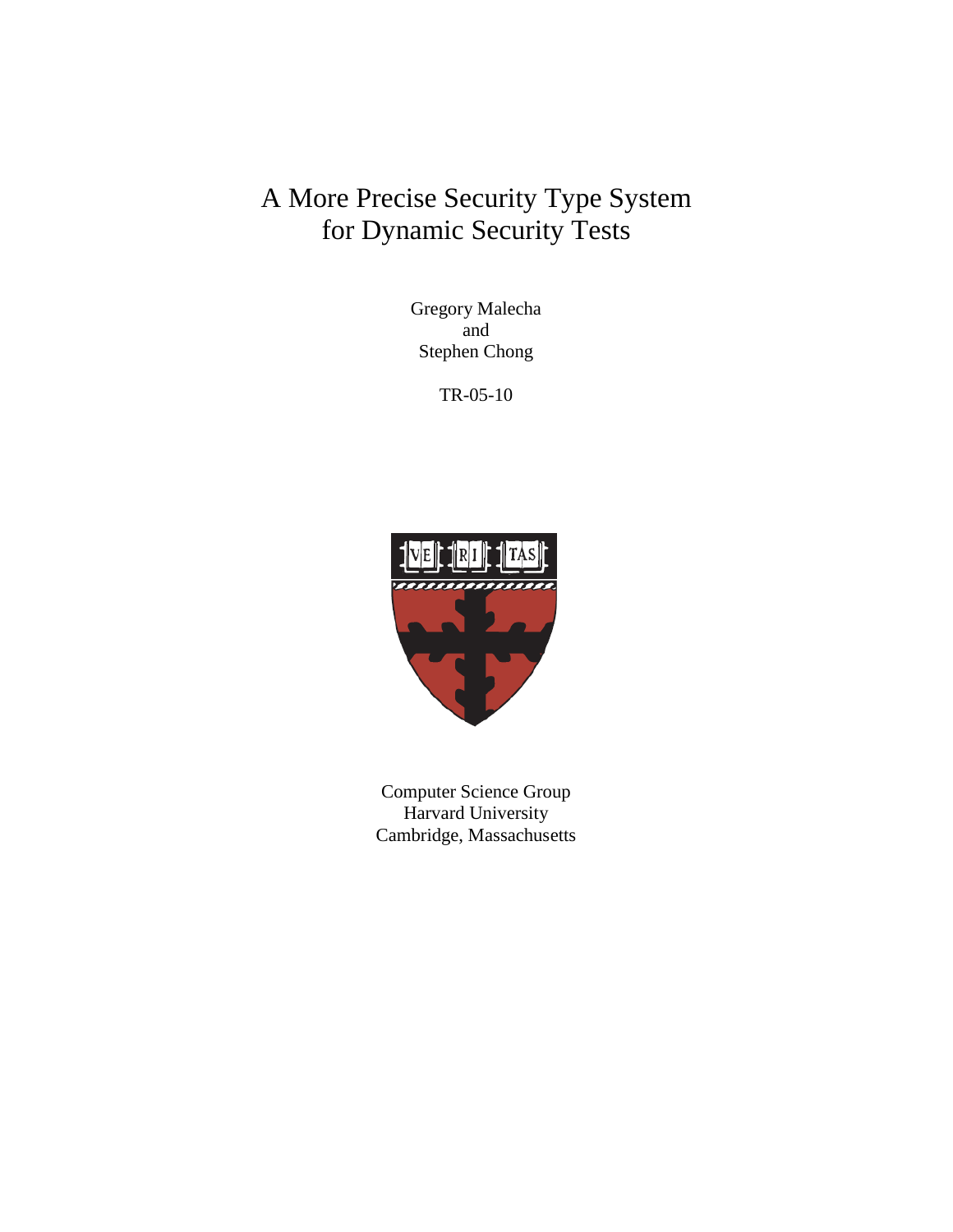## A More Precise Security Type System for Dynamic Security Tests

Gregory Malecha Stephen Chong

School of Engineering and Applied Sciences Harvard University gmalecha@cs.harvard.edu chong@seas.harvard.edu

## Abstract

The move toward publically available services that store private information has increased the importance of tracking information flow in applications. For example, network systems that store credit-card transactions and medical records must be assured to maintain the confidentiality and integrity of this information. One way to ensure this is to use a language that supports static reasoning about information flow in the type system. While useful in practice, current type systems for checking information flow are imprecise, unnecessarily rejecting safe programs. This annoys programmers and often results in increased code complexity in order to work around these artificial limitations. In this work, we present a new type system for statically checking information flow properties of imperative programs with exceptions. Our key insight is to propagate a context of exception handlers and check exceptions at the throw point rather than propagating exceptions outward and checking them at the catch sites. We prove that our type system guarantees the standard non-interference condition and that it is strictly more permissive than the existing type system for Jif, a language that extends the Java type system to reason about information flow.

## 1. Introduction

Modern software platforms are becoming increasingly distributed and public. Both of these properties lead to systems that are more vulnerable to breaches in the integrity and confidentiality of information that they are entrusted to protect. Software bugs place both of these properties at risk, but even seemingly correct systems can unintentionally leak information with potentially disastrous consequences. For example, SQL injection attacks [\[Su and Wassermann](#page-12-0) [2006\]](#page-12-0) and cross-site scripting (XSS) attacks [\[Endler 2002\]](#page-12-1) are two of the most prevalent vulnerabilities on the Internet today [\[van der](#page-12-2) [Stock et al. 2007\]](#page-12-2) and both can be viewed as failures to properly enforce the flow of information [\[Dalton et al. 2007;](#page-12-3) [Vogt et al. 2007\]](#page-12-4). In addition to addressing these problems, information flow analyses have been applied to help reason about a variety of other problems such as distributed systems development [\[Liu et al. 2009\]](#page-12-5) and client-server application synthesis [\[Chong et al. 2007a,](#page-12-6)[b\]](#page-12-7).

Information flow bugs are difficult to detect because, unlike most types of correctness bugs, they often require specially crafted, uncommon input. Even more formal methods (e.g., [Cadar, Cristian](#page-12-8) [and Dunbar, Daniel and Engler, Dawson](#page-12-8) [\[2008\]](#page-12-8); [Chlipala et al.](#page-12-9) [\[2009\]](#page-12-9)) will often fail to catch information flow problems because specifications must explicitly state these security properties which are often overlooked or too verbose to specify for large systems. Even when specifications are written with security in mind, the burden of manually proving these properties is often too high and the brittleness of proofs in many systems makes refactoring and evolving code difficult; we require lighter-weight, more automatic, approaches for checking these properties.

While arbitrary correctness properties are difficult to reason about, programming language research has contributed a variety of systems for reasoning about specialized properties of code. In the realm of security, much work has gone into statically certifying *non-interference* [\[Goguen and Meseguer 1982\]](#page-12-10) properties for calculi (e.g. [Heintze and Riecke](#page-12-11) [\[1998\]](#page-12-11); [Tse and Zdancewic](#page-12-12) [\[2007\]](#page-12-12)) as well as dynamic monitoring of program execution to enforce information flow requirements (e.g. [Askarov and Sabelfeld](#page-12-13) [\[2009\]](#page-12-13)). Many of these analyses use type-oriented techniques originally developed by [Volpano et al.](#page-12-14) [\[1996\]](#page-12-14) to achieve modular and efficient checking. Researchers have capitalized on these features adapting the technique to several mainstream languages, including Java [\[Myers 1999\]](#page-12-15) and OCaml [\[Pottier and Simonet 2003\]](#page-12-16).

Jif [\[Myers 1999\]](#page-12-15) is a programming language that extends the Java type system and run-time environment with support for reasoning about information flow. Unlike smaller calculi, Jif supports a considerable chunk of the standard Java language including classes, inheritance, and exceptions. Jif also provides run-time inspection of the security policy, a feature that is necessary for writing realistic programs that are parametric with respect to the run-time policy and support run-time policy modification. For example, many applications that deal with users, such as wikis and shared calendars, require a way to check whether run-time content, such as a web page or calendar event, should be accessible to a particular user.

The complexity of dynamic policy inspection coupled with nonlocal control flow leads to an imprecise and unnecessarily conservative analysis in Jif. Examples of this imprecision have been encountered in real developments in previous work (e.g., [Clarkson](#page-12-17) [et al.](#page-12-17) [\[2008\]](#page-12-17); [Hicks et al.](#page-12-18) [\[2006\]](#page-12-18)). This is a major impediment to development in Jif because secure Java code must be rewritten to work in Jif. In addition, the tricks required to convince the existing type system that code is secure obscure the code's meaning making it difficult to understand and maintain.

For example, consider the following Jif code that uses a runtime test to determine if information can flow from variable y to variable z.

```
1 int{∗p} y = ...; /∗ y protected by label p ∗/
2 int{∗q} z = 0; /∗ z protected by label q ∗/
3
4 try {
      if (p \sqsubseteq q) {
```
An earlier version of this work appeared in *Proceedings of the ACM SIGPLAN Fifth Workshop on Programming Languages and Analysis for Security* (PLAS 2010).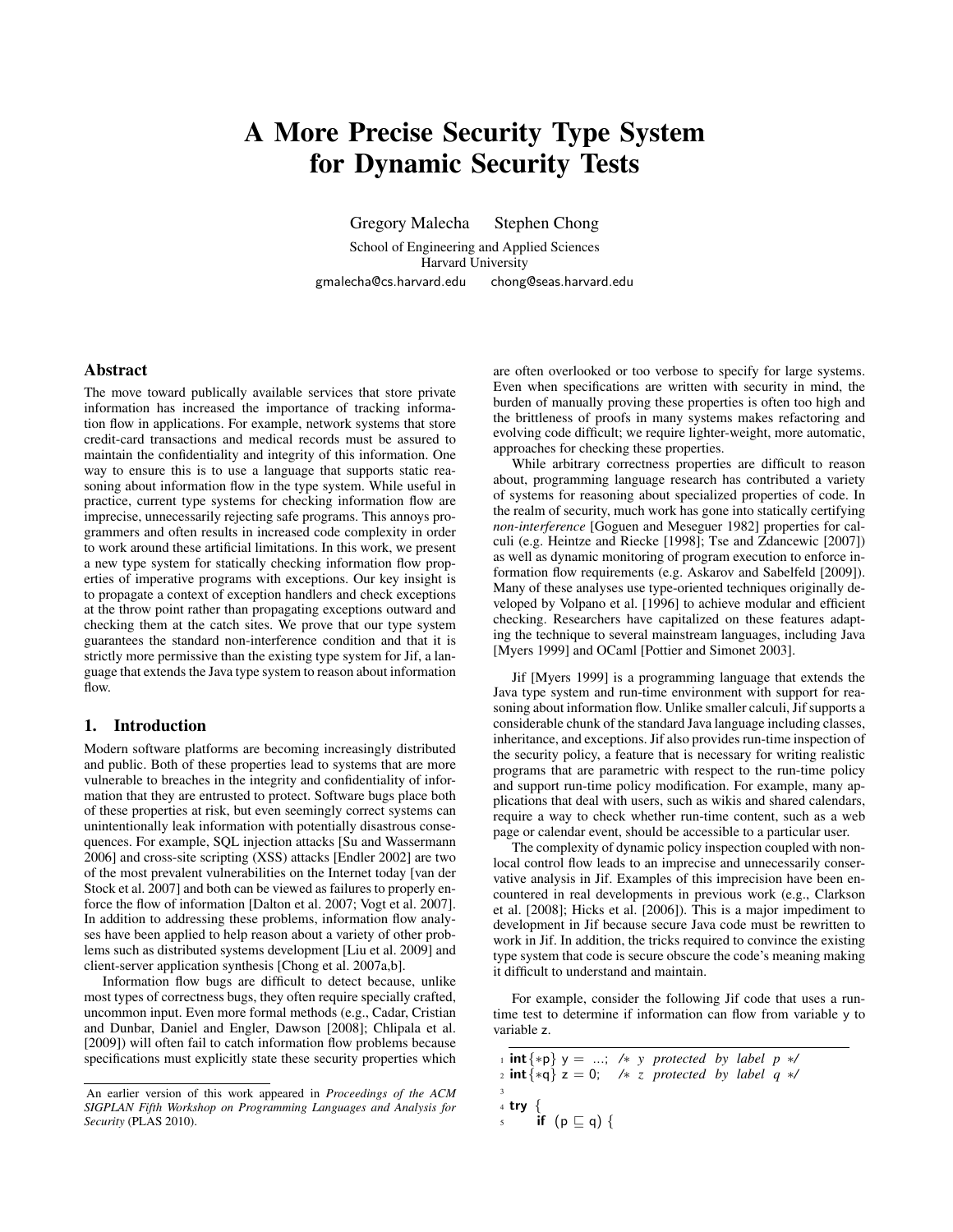```
6 /∗ information can flow from y to z ∗/
7 if (y > 0) throw new Exception();
 8 }
9 }
10 catch (Exception e) {
11 z = 1;
12 }
```
The program begins by defining two variables, y and z, with different protection levels. We assume that p and q are variables that contain protection levels, and the protection level of y and z are the contents of p and q respectively. The program then checks whether the run-time policy permits information to flow from protection level p to protection level q, with the dynamic test  $p \sqsubseteq q$ . If information flow is allowed, the program performs a test on the value of y and raises an exception if it is greater than 0. The catch handler for the exception assigns the constant 1 to variable z. Thus information may flow from variable y to variable z, since the assignment to z depends on the value of y.

This example program is secure: information is only allowed to flow from y to z when it is permitted by the run-time security policy, i.e. when  $p \sqsubseteq q$ . However, the Jif compiler rejects this program because the assignment to z in line 11 occurs outside the lexical scope of the dynamic security test  $p \sqsubseteq q$  on line 5; the compiler has forgotten that the run-time check ensures that information is allowed to flow from p to q. In this work, we present a new type system that permits this information flow.

#### Outline and Contributions

We begin with background on information flow research including how security policies are described and what it means to be secure (Section [2\)](#page-2-0). We then introduce  $\lim_{\rho \to 0} \rho$ , a loop-less imperative language that we will use to study information flow (Section [3\)](#page-2-1). Then we adapt the Jif type system for  $\lim_{\mathcal{L}}$  (Section [4.1\)](#page-3-0) to serve as a basis for comparison. We then cover our primary contributions:

- We define a new typing relation for  $\lim_{\varepsilon}$  that propagates information about exception handlers rather than exceptions (Section [4.2\)](#page-7-0).
- We show that our type system guarantees a standard noninterference condition for information flow (Section [5.2\)](#page-9-0).
- We show that our type system is strictly more permissive than the Jif-style type system for  $\lim_{\Gamma} P_{\Gamma}$  (Section [5.3\)](#page-9-1).
- We show how our type system can be cleanly extended to facilitate a hierarchy of exceptions (Section [6\)](#page-10-0).

We conclude with a discussion of the insights of our new type system (Section [7\)](#page-11-0) before considering related work (Section [7.1\)](#page-11-1), and future directions (Section [8\)](#page-11-2).

## <span id="page-2-0"></span>2. Background

In this section we cover the basics of information flow that are necessary to understand our system. We begin with a brief discussion of the methods for stating policies before formally defining the main semantic condition that we are interested in: non-interference.

For our purposes, *security policies* are join semi-lattices of security levels [\[Denning and Denning 1977\]](#page-12-19). Let  $\mathcal L$  be the set of security levels, and  $\sqsubseteq_{\mathcal{L}}$  the partial order over  $\mathcal{L}$ . We use  $\Phi$  to denote the security policy.

Security policy 
$$
\Phi = (\mathcal{L}, \sqsubseteq_{\mathcal{L}})
$$

Security levels  $\mathcal L$  define the protection levels in the program and partial order  $\sqsubseteq_{\mathcal{L}}$  defines permitted information can flow between security levels. That is, information is allowed to flow from level p to level q if and only if  $p \sqsubseteq_{\mathcal{L}} q$ . We use  $\sqcup_{\mathcal{L}}$  to denote the *join* 

*operator*. Note that for any two security levels  $p$  and  $q$ , there exists  $p \sqcup_{\mathcal{L}} q \in \mathcal{L}$  that is a least upper bound of both p and q. We further assume that there is a distinguished bottom security level  $\bot \in \mathcal{L}$ , such that  $\bot \sqsubseteq_{\mathcal{L}} p$  for all  $p \in \mathcal{L}$ .

We note that this model of security levels can be used to reason about both confidentiality and integrity, and our results are applicable to rich security policy models, such as the decentralized label model [\[Myers and Liskov 1997\]](#page-12-20).

In the literature, the standard notion of information security enforcement for programs is embodied in *non-interference* [\[Goguen](#page-12-10) [and Meseguer 1982\]](#page-12-10). A system satisfies non-interference if low security outputs of the system are independent of high-security inputs. Intuitively, non-interference requires that information does not flow from high-security inputs to low-security outputs. Many variants and extensions of non-interference have been developed for addressing different types of information channels, such as termination and timing channels (see [Sabelfeld and Myers](#page-12-21) [\[2003\]](#page-12-21) for an overview). In this paper we focus only on basic non-interference since the core problems that we address arise even in this simplified context.

To state non-interference more formally, we first need to define some symbols and judgments. Since we will be reasoning about an imperative language we will model information flows through mutable stores  $\sigma$ . A store is a map from variables to values. We write  $\sigma[x \mapsto v]$  for the store that maps variable x to value v, and otherwise behaves like store  $\sigma$ . We assume that each security level  $o \in \mathcal{L}$  is able to observe the values of some subset of variables in the store; this subset is determined by a *variable environment* Γ. We write  $\Gamma \vdash \sigma_1 \approx_o \sigma_2$  to mean that for all variables x that security level o may observe, we have  $\sigma_1(x) = \sigma_2(x)$ . Moreover, we say "Γ protects x at level o" if variable x is not observable at any security level less restrictive than security level o.

To reason about the execution of a program s, we use the transitive closure of the small step operational semantics,  $\Phi \vdash s, \sigma \rightarrow^*$  $v, \sigma'$ . This states that under security policy  $\Phi$  and with store  $\sigma$ , the program s evaluates to value v and store  $\sigma'$ . In subsequent sections we will make both of these definitions more precise.

Based on the above definitions, we can formally state the noninterference property that we will be interested in:

Definition (Non-interference). Program s *satisfies non-interference with respect to level* o *under variable environment* Γ if for all security policies  $\Phi$ , for all stores  $\sigma$ , and for all variables h such that  $\Gamma$  protects h at level o' and o'  $\mathbb{Z}_{\mathcal{L}}$  o, and for all values  $v_1, v_2$  of the same type, if  $\Phi \vdash s, \sigma[h \mapsto v_1] \rightarrow^* v'_1, \sigma'_1$  and  $\Phi \vdash s, \sigma [h \mapsto v_2] \rightarrow^* v_2', \sigma_2'$  then  $\Gamma \vdash \sigma_1' \approx_o \sigma_2'$  and  $v_1' = v_2'$ .

This definition states that a program satisfies non-interference if an attacker with security level o, who can observe the values of some variables in the final store, can not learn anything about the high security input.

## <span id="page-2-1"></span>3. The Language

In this section we present  $\lim_{\mathcal{L}}$ , an imperative calculus for reasoning about security. Limp<sub>c</sub> is based on *IMP* [\[Winskel 1993\]](#page-12-22), but omits loops and adds named exceptions and first-class security levels. This choice of language constructs allows us to focus on the key differences between our type system and Jif's. Formally, the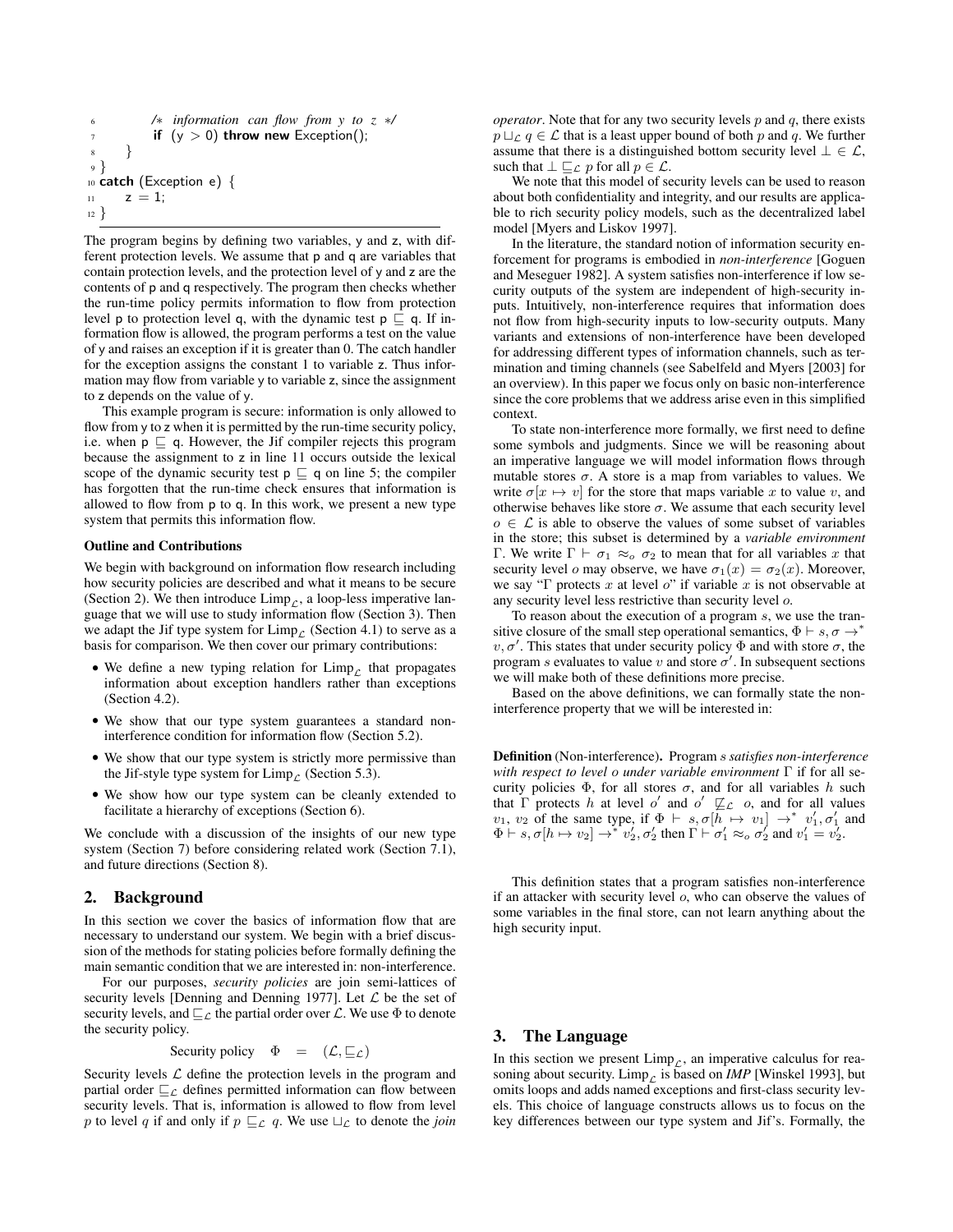$\Phi \vdash e, \sigma \Downarrow v$  Expression Evaluation Semantics

$$
\Phi \vdash v, \sigma \Downarrow v \quad \text{E-VALUE} \qquad \qquad \frac{x \mapsto v \in \sigma}{\Phi \vdash x, \sigma \Downarrow v} \quad \text{E-VAR}
$$
\n
$$
\frac{\Phi \vdash e_j, \sigma \Downarrow i_j \qquad i = [i_1 \oplus i_2]}{\Phi \vdash e_1 \oplus e_2, \sigma \Downarrow i} \quad \text{E-OP}
$$
\n
$$
\Phi = (\mathcal{L}, \sqsubseteq \mathcal{L}) \qquad o_1 \sqsubseteq \mathcal{L} o_2 \implies i = 1
$$
\n
$$
\frac{\Phi \vdash e_i, \sigma \Downarrow o_i \qquad o_1 \not\sqsubseteq \mathcal{L} o_2 \implies i = 0}{\Phi \vdash e_1 \sqsubseteq e_2, \sigma \Downarrow i} \quad \text{E-Flows}
$$

<span id="page-3-1"></span>Figure 1. Limp<sub>c</sub> expression evaluation semantics.

language is described by the following BNF:

| Integers          | $\dot{i}$  | $\subset$ | 77,                                              |
|-------------------|------------|-----------|--------------------------------------------------|
| Variables         | $x, y \in$ |           | Countably infinite set of names                  |
| Exceptions        |            |           | $C, D \in$ Finite set of names                   |
| Security Level    | $\Omega$   | $\in$     | L.                                               |
| Expressions       |            |           | $e ::= x   i   o   e \oplus e   e \sqsubseteq e$ |
| <b>Statements</b> |            |           | $s$ ::= skip $x := e \mid s; s$                  |
|                   |            |           | $\vert$ if $e$ then $s$ else $s$                 |
|                   |            |           | throw $(C, e)$                                   |
|                   |            |           | try s catch $(Cx)$ s                             |
|                   |            |           | try $s$ finally $s$                              |

Metavariables  $x$  and  $y$  range over the set of program variables, which are drawn from a countably infinite set of strings. Stores map variables to integers and security levels. Expressions in the language, ranged over by  $e$ , include variables, integers  $i$ , security levels *o*, and pure binary operations on integers  $e \oplus e$ . In addition, the language includes a dynamic security level test  $e_1 \sqsubseteq e_2$ , which evaluates  $e_1$  and  $e_2$  to security levels  $o_1$  and  $o_2$ , and tests whether the run-time security policy allows information to flow from  $o_1$  to 02.

In addition to the standard statement constructs skip, assignment, sequence, and if statements,  $\lim_{\varepsilon}$  supports simple named exceptions. Metavariables  $C$  and  $D$  range over exception names, and exceptions can carry a single integer value. The statement **throw**  $(C, e)$  throws the exception named C, and the associated value is the result of evaluating expression e. The construct try  $s_1$  catch  $(Cx)$   $s_2$  evaluates  $s_1$ , and if  $s_1$  throws exception  $C$ with associated value  $v$ , then it executes  $s_2$  with variable  $x$  bound to v. The construct **try**  $s_1$  finally  $s_2$  evaluates  $s_1$ , and, regardless of whether  $s_1$  terminates normally or exceptionally, evaluates  $s_2$ .

## 3.1 Semantics

The operational semantics of  $\lim_{\mathcal{L}}$  are based on the operational semantics of *IMP* extended with exceptions and omitting while loops. Values in  $\lim_{\rho \to 0}$  are broken into two categories: expression values and statement values. We use metavariable  $v$  to range over both of these categories; it will be clear from the context whether an expression or statement value is intended.

| Expression Values | $v$ | ::= | $i \mid o$  |              |          |
|-------------------|-----|-----|-------------|--------------|----------|
| Statement Values  | $v$ | ::= | <b>skip</b> | <b>throw</b> | $(C, v)$ |

Expression values are either integers or security levels. Note that we are treating exception names as second-class so they are not values. Statement values include skip, which corresponds to normal termination of a statement, and **throw**  $(C, v)$ , which corresponds to exceptional termination with the exception name  $C$  carrying the expression value v.

Since expressions have very simple semantics that don't include side-effects, we use a big-step operational semantics to define them while using a small-step operational semantics for statements. The  $\lim_{\Gamma}$  evaluation relations have the following forms:

> Expression Evaluation  $\Phi \vdash e, \sigma \Downarrow v$ Statement Evaluation  $',\sigma'$

Both evaluation relations are parameterized by the run-time security policy  $\Phi$ . It should be noted that, unlike in Jif,  $\Phi$  can not change at run time. We make this simplifying assumption because allowing the policy to change complicates the definition of non-interference in a way that should be orthogonal to the aspects that we are considering. Both relations are parameterized by store  $\sigma$ , which we treat as a map from variables to values.

The semantics of expressions are presented in Figure [1.](#page-3-1) Values reduce to themselves and variables reduce to the value that the store assigns to them. We leave the set of binary operators abstract, requiring only that they are restricted to integer arguments and return values and are eager in both arguments, i.e., there is no short-circuit evaluation. We distinguish the flows binary operator  $(\sqsubseteq)$  which consults the run-time security policy  $\Phi$ , returning 1 if the flow is permitted and 0 if it is not.

Figure [2](#page-4-0) gives the small-step operational semantics for  $\lim_{\Delta} P$ statements. The semantics of assignment, sequence, and conditionals are standard. We describe the semantics of exceptions in more detail. Sequences beginning with a **throw**  $(C, v)$  absorb the next statement (E-SEQTHROW). Statement values that are throws are consumed at catch blocks reducing to the catch handler if the type of the exception matches the guard (E-CATCHCATCH). To void variable shadowing, we enforce that the names of variables bound in a **catch** block are disjoint from the domain of  $\sigma$ ; we encode this implicitly with  $\biguplus$ . If the exception name does not match the guard or the body results in a skip, the handler is ignored and body result is propagated (E-CATCHPASS). The finally construct is used to specify a statement that should execute regardless of whether or not an exception is thrown in the body. We describe this by stepping the body to a value, and then reducing the try...finally construct to a sequence of the finally statement and the value (E-FINALLY). Thus, if the finally block terminates normally the result is the result of the body and if the finally block terminates with an exception, then the value of the body is ignored and the exception is propagated.

## 4. Typing Information Flow

In this section we consider two type systems for checking information flow. First, we adapt the type system of Jif to  $\lim_{\varepsilon}$ , and then present our modified type system for the same language, highlighting the differences between out type system and Jif's.

Fundamentally, information flow tracks the security level of expressions and statements. The security level of an expression value is the least upper-bound of the security levels of all of the values that contributed to its construction. For statements, the security level is more subtle: the security level of a statement is an upperbound on the information that may be gained by knowing whether the statement executes.

### <span id="page-3-0"></span>4.1 Type Checking *á la* Jif

The Jif type system was first published in Myers' PhD thesis [\[My](#page-12-15)[ers 1999\]](#page-12-15). Since then the Jif language has undergone several simplifications [\[Chong and Myers 2006\]](#page-12-23), though the spirit of the type system has remained mostly unchanged. At a high-level, Jif typing rules have a computational nature where the type of a term is built bottom-up by combining the types of subterms. We adapt the Jif type system for  $\lim_{\mathcal{L}}$ , preserving the computational nature. Both this adapted type system and our type system (presented in the next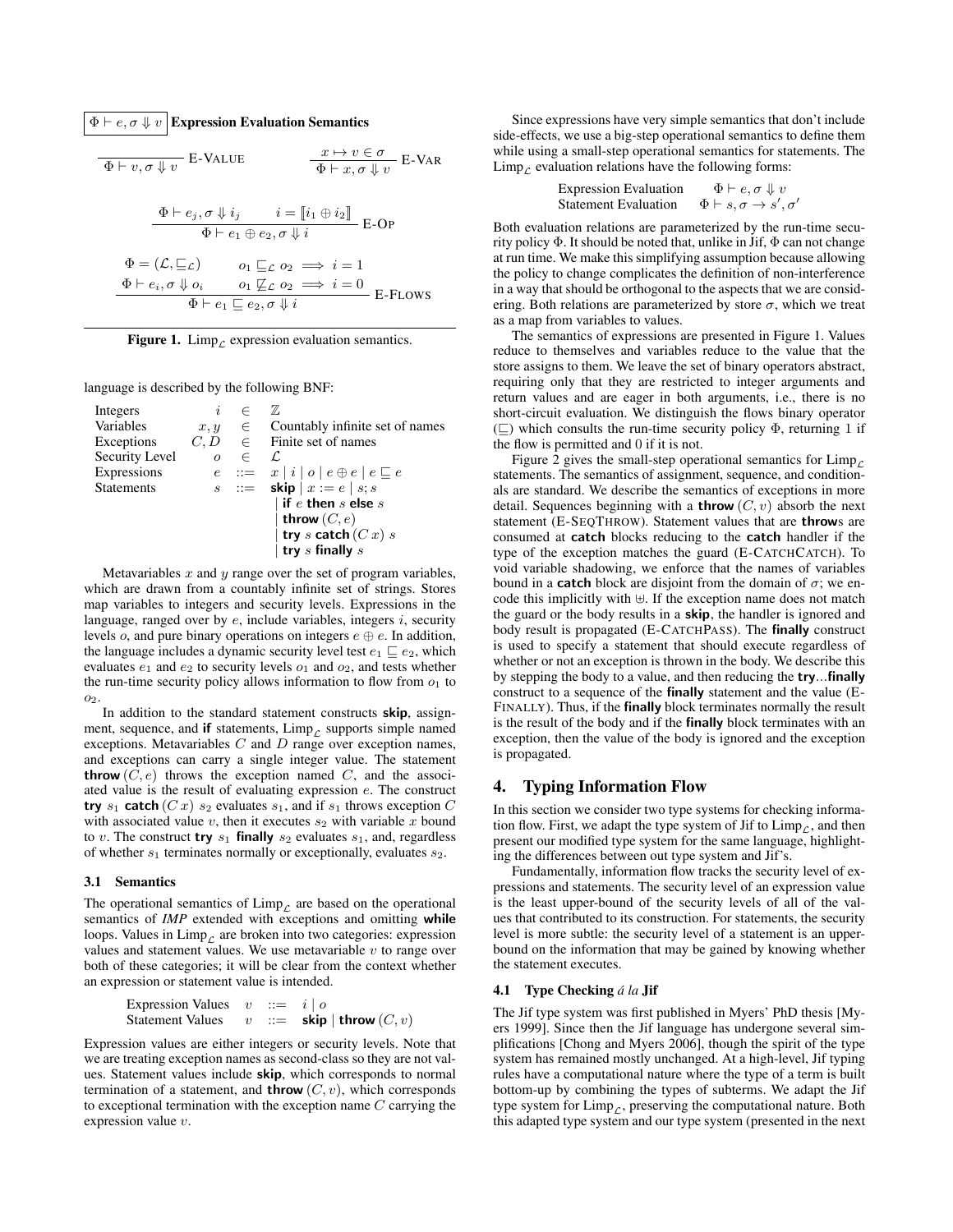$\Phi \vdash s, \sigma \to s', \sigma'$  Statement Evaluation Semantics

$$
\frac{\Phi \vdash e, \sigma \Downarrow v \qquad \sigma' = \sigma[x \rightarrow v]}{\Phi \vdash x := e, \sigma \rightarrow \text{skip}, \sigma'} \quad \text{E-ASSIGN} \qquad \frac{\Phi \vdash e, \sigma \Downarrow v \qquad e \neq v}{\Phi \vdash \text{throw}(C, e), \sigma \rightarrow \text{throw}(C, v), \sigma} \quad \text{E-THEOW} \quad \frac{\Phi \vdash s_1, \sigma' \qquad \Phi \vdash s_1, s_2, \sigma'}{\Phi \vdash s_1, s_2, \sigma \rightarrow s'_1, s_2, \sigma'} \quad \text{E-SEQSTEP} \quad \frac{\Phi \vdash e, \sigma \Downarrow v}{\Phi \vdash \text{throw}(C, v), s_2, \sigma \rightarrow \text{throw}(C, v), \sigma} \quad \text{E-SEQTHEOW} \quad \frac{\Phi \vdash e, \sigma \Downarrow v}{\Phi \vdash \text{throw}(C, v), s_2, \sigma \rightarrow \text{throw}(C, v), \sigma} \quad \text{E-SEQTHEOW} \quad \frac{\Phi \vdash e, \sigma \Downarrow v}{\Phi \vdash \text{if } e \text{ then } s_1 \text{ else } s_2 \rightarrow s, \sigma} \quad \text{E-IF} \quad \frac{\vdash s \rightarrow s \rightarrow s'}{\Phi \vdash \text{if } e \text{ then } s_1 \text{ else } s_2 \rightarrow s, \sigma} \quad \text{E-IF} \quad \frac{\Phi \vdash s, \sigma \rightarrow s', \sigma'}{\Phi \vdash \text{try } s \text{ catch}(Cx) s_c, \sigma \rightarrow \text{try } s' \text{ catch}(Cx) s_c, \sigma'} \quad \text{E-CATCHSTEP} \quad \frac{v \neq \text{throw}(C, v')}{\Phi \vdash \text{try } v \text{ catch}(Cx) s_c, \sigma \rightarrow s, \sigma} \quad \frac{\Phi \vdash s, \sigma \rightarrow s', \sigma'}{\Phi \vdash \text{try } s \text{ finally } s_c, \sigma \rightarrow \text{try } s' \text{ finally } s_c, \sigma'} \quad \text{E-FINALLY} \quad \frac{\Phi \vdash \text{try } v \text{ finally } s_c, \sigma \rightarrow s_c, v, \sigma} \quad \text{E-FINALLY} \quad \frac{\Phi \vdash s, \sigma \rightarrow s', \sigma'}{\Phi \vdash \text{try } s \text{ finally } s_c, \sigma \rightarrow \text{try } s' \text{ finally } s_c, \sigma'} \quad \frac{\
$$

<span id="page-4-0"></span>Figure 2. Limp<sub> $\epsilon$ </sub> statement evaluation semantics.

section) have the same structure of types.

| Raw Types     |  | $\tau$ ::= int   level         |
|---------------|--|--------------------------------|
| Labels        |  | $l, m ::= o   *x   l \sqcup l$ |
| Labeled Types |  | $T \quad ::= \quad \tau \{l\}$ |

Raw types include integers and security levels. A *labeled type* is a pair of a raw type and a *security label*. A security label is either a security level  $o$ , a dynamic security level  $*x$ , or the symbolic join of two security labels  $l_1 \sqcup l_2$ . Dynamic security label \*x refers to the security level stored in variable  $x$ . For example, the type  $int\{x\}$  is the type of integer values protected by the security level stored in the variable  $x$ . A dynamic security level is a simple kind of dependent type. The type system will ensure that variables that store security levels are immutable, that is, they will not be modified during the execution of the program. This restriction is analogous the requirement in Jif that any label variable is declared final, and is needed for soundness of the type system.

A symbolic join  $l_1 \sqcup l_2$  represents a security level that is an upper bound of labels  $l_1$  and  $l_2$ . Since  $l_1$  and  $l_2$  may be dynamic security levels, their value may not be known statically. Symbolic joins allow precise static reasoning about upper bounds of labels. The decentralized label model [\[Myers and Liskov 1997\]](#page-12-20), used in the Jif type system, has an uninterpreted join operation that enables precise static reasoning about upper bounds.

We begin with the Jif typing rules for expressions. To introduce the expression typing judgment, we first introduce variable environments and label constraint environments.

| Variable Environment                                                                     |  | $\Gamma \quad ::= \quad x \mapsto T :: \Gamma \mid \bullet$ |
|------------------------------------------------------------------------------------------|--|-------------------------------------------------------------|
| Label Constraint Environment $\delta ::= l \sqsubseteq m  $ True $ \delta \wedge \delta$ |  |                                                             |
| <b>Expression Typing</b>                                                                 |  | $\Gamma, \delta \vdash^f e : T$                             |

Variable environment  $\Gamma$  is a partial map from variables to labeled types. The empty environment is written •. Label constraint environment  $\delta$  encodes statically known information about the run-time security policy. It is constructed as a conjunction of flows facts. The flow fact True corresponds to knowing nothing about the run-time security policy; flow fact  $l \sqsubseteq m$  means that the run-time security policy allows information to flow from the security level represented by  $l$  to the security level represented by  $m$ .

Finally, the Jif expression typing judgment  $\Gamma, \delta \vdash^J e : T$  states that expression  $e$  has labeled type  $T$  under the variable environment Γ and label constraint environment δ. Inference rules for this judgment are presented in Figure [3.](#page-5-0) For variables, we simply look up the type in the environment (TJIF-VAR). Integer constants are typed to  $int\{\perp\}$  (TJIF-INT) and level constants are typed to level $\{\perp\}$ (TJIF-LEVEL) because we assume that an observer has access to the source code and can therefore read the constants. Operations, both  $\oplus$  and  $\sqsubseteq$ , require the appropriate raw types for their arguments and compute a result protected by the join of the argument labels, since the resulting value depends on both of the input values.

Note that rules TJIF-OP and TJIF-FLOWS use the judgment  $\delta \vdash l \sqsubseteq l'$ , which means that using label constraint environment  $\delta$ , we can prove that security label  $l^{\dagger}$  is an upper bound of security label *l*. The inference rules for this judgment are given in Figure [4.](#page-5-1)

To present the Jif typing rules for statements, we must first introduce *program counter labels* and *path maps*. A program counter label represents the information that may be gained by knowing that a statement executes. To prevent illegal information flows, security type systems generally use the program counter label as a lower bound on the side effects of a statement. That is, the label of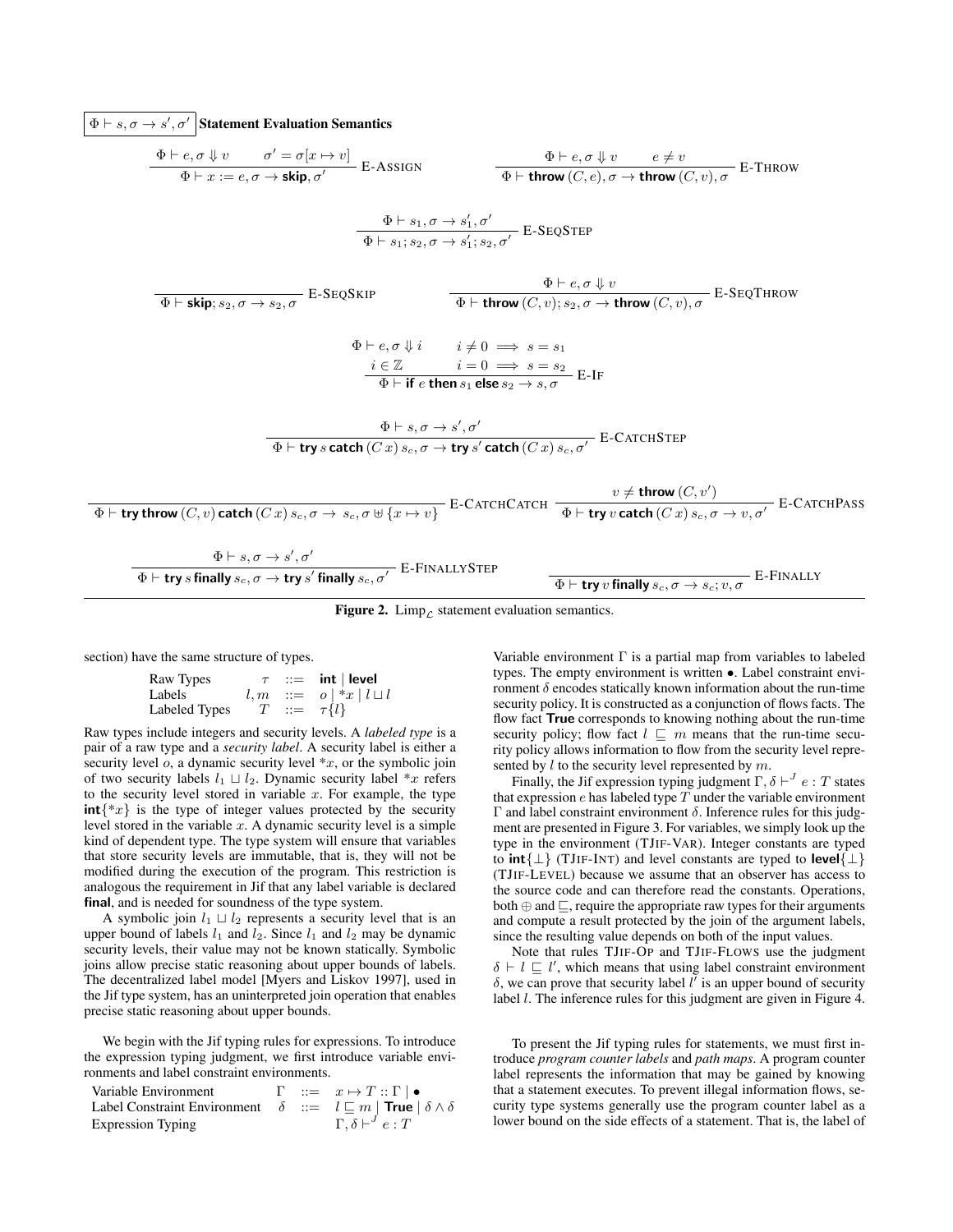$$
\boxed{\Gamma, \delta \vdash^{J} e : T \text{ Jif Typing Expressions}}
$$
\n
$$
\frac{x \mapsto \tau\{l\} \in \Gamma}{\Gamma, \delta \vdash^{J} x : \tau\{l\}}
$$
\nTJIF-VAR\n
$$
\frac{}{\Gamma, \delta \vdash^{J} i : \text{int}\{\bot\}}
$$
\nTJIF-INT\n
$$
\frac{}{\Gamma, \delta \vdash^{J} o : \text{level}\{\bot\}}
$$
\nTJIF-LEVEL\n
$$
\frac{\Gamma, \delta \vdash^{J} e_{i} : \text{int}\{l_{i}\}}{\Gamma, \delta \vdash^{J} e_{i} : \text{int}\{l_{i}\}} \qquad \delta \vdash l_{1} \sqcup l_{2} \sqsubseteq l}{\Gamma, \delta \vdash^{J} e_{i} : \text{level}\{l_{i}\}}
$$
\nTJIF-OP\n
$$
\frac{\Gamma, \delta \vdash^{J} e_{i} : \text{level}\{l_{i}\}}{\Gamma, \delta \vdash^{J} e_{1} \sqsubseteq e_{2} : \text{int}\{l\}}
$$
\nTJIF-Flows

<span id="page-5-0"></span>



<span id="page-5-1"></span>Figure 4. Flows derivation.

any variable updated by a statement must be at least as restrictive as the program counter label.

A path map describes the information that may be gained by observing that a statement terminated with a particular exception.[1](#page-5-2)

Path Map 
$$
A ::= \{C \mapsto_l T\} \uplus A \mid \bullet
$$

An empty path map is written •. Path map  $\{C \mapsto_l T\} \uplus A$ extends path map A by associating exception name C with the pair  $(l, T)$ , where label l is an upper bound on the information that caused  $C$  to be thrown (i.e., the program counter at the point of the **throw** statement), and  $T$  is the labeled type of the value that the exception carries. (The type system will restrict  $T$  to being labeled ints; we use labeled types to clarify the distinction between the label of the decision to throw  $C$  and the label of the value carried by the exception.) While we describe path maps concretely as an association list with unique keys, we abuse notation and also treat them as functions from exception names to labels, defined as

follows:

$$
A(C) = \begin{cases} l & \text{if } C \mapsto_l T \in A \\ \emptyset & \text{otherwise} \end{cases}
$$

Here, if a mapping does not occur in the list, we use a special label  $\emptyset$ (pronounced "not taken") that is used to describe impossible paths. When used as a program counter label for a statement  $s$ ,  $\emptyset$  means that s is unreachable. Label  $\emptyset$  is necessary for typing dead code, such as code sequences after a throw statement. Like security level ⊥,  $\emptyset$  is a lower bound of all labels; we distinguish  $\emptyset$  from ⊥ because label  $\emptyset$  is an artifact of the type system, and is not a security level like ⊥.

> Statement Typing  $l^J s:l', A$

The Jif typing judgment for statements has the form  $\Gamma, \delta \vdash_l^J$  $s: l', A$ , where  $\overline{\Gamma}$  is a variable environment,  $\delta$  is a label constraint environment,  $l$  is the program counter label,  $s$  is a statement,  $l'$  is a label that indicates what information may be gained by knowing that s terminated normally (referred to as the "normal termination label"), and A is a path map that describes what information may be gained by knowing that s terminated with an exception. Inference rules for this judgment are given in Figure [5.](#page-6-0)

The rule for skip (TJIF-SKIP) says that skip can be typed at any program counter label  $l$  and the normal termination label is the same as the program counter label. Assignment statements  $x := e$ are checked using the TJIF-ASSIGN rule, which determines the labeled type of e and checks that values with that label can be stored in variable x assuming the constraints on  $\delta$  hold. Since skip and assignment statements always terminate normally in well-typed programs, the resulting path map is empty in both cases. Note that the assignment rule enforces the immutability of label variables by requiring the raw types to be int.

The sequencing rule TJIF-SEQ for  $s_1$ ;  $s_2$  recursively constructs a type for  $s_1$ , and uses the normal termination label of  $s_1$  as the program counter label of  $s_2$ . This is because if an observer learns that  $s_2$  executes, she knows that  $s_1$  terminated normally. The normal termination label of the sequence is the normal termination label of  $s_2$ , and the resulting path map is an upper bound of the path maps from  $s_1$  and  $s_2$ , denoted  $\delta \vdash A_1 \sqcup A_1 \sqsubseteq A$  and defined in Figure [5.](#page-6-0)

To check conditional statements, we determine the label of the test expression and taint the program counter with it when checking the branches. This is because knowing which branch executed may allow an observer to determine the evaluation of the test expression. In addition, we extract information about the runtime security policy that can be learned from the evaluation of the test expression, using the function  $implies(-)$ , defined in Figure [5](#page-6-0) Specifically, if the expression  $e_1 \sqsubset e_2$  evaluates to 1, then we add the corresponding flow fact to the label constraint environment  $\delta$ when checking the consequent. Soundness will only require that the implies function be a conservative approximation of the runtime policy; i.e.

$$
\forall \Phi, e, \sigma, v. \ \Phi \vdash e, \sigma \Downarrow v \land v \neq 0 \rightarrow \Phi \vdash implies(e).
$$

Including this allows the Jif type system to accept programs whose security depends on the run-time security policy, such as the following program where the assignment to y is allowed because it will only be executed if the run-time security policy permits information flow from x to y.

```
1 // \Gamma(x) = \text{int}\{\ast p\}
```
- 2 //  $\Gamma(y) = \text{int}\{\ast q\}$
- $_3$  if  $(p \sqsubseteq q)$  then
- $y := x$

$$
5 \text{ else}
$$

skip

<span id="page-5-2"></span><sup>1</sup> Path maps as presented by [Myers](#page-12-15) [\[1999\]](#page-12-15) included the normal termination label; we distinguish the normal termination label in the typing judgment.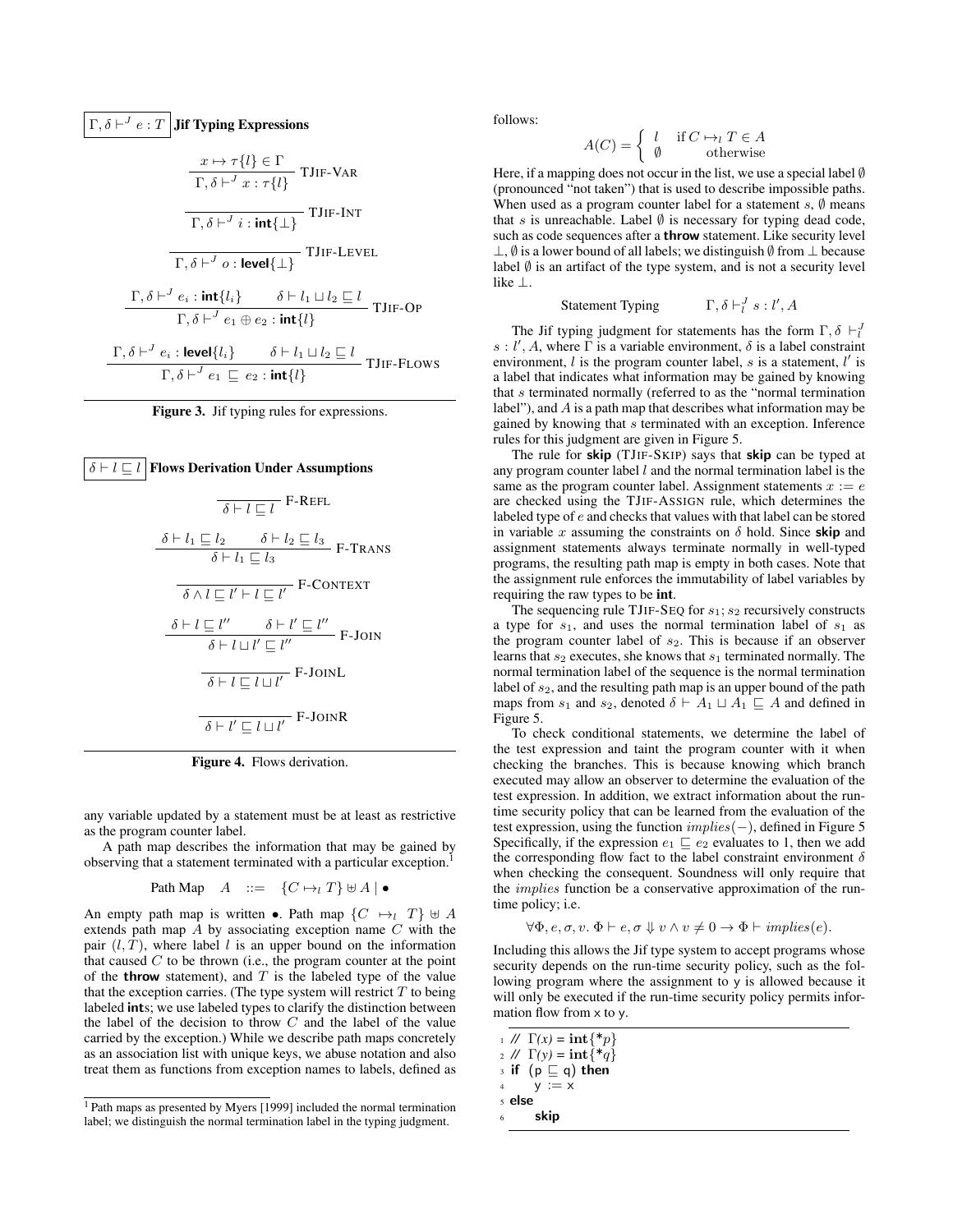## $\Gamma, \delta \vdash^J_l s : l', A \, \big| \, \textbf{Jif }\textbf{Typing \, Statements}$

$$
\Gamma, \delta \vdash^{J} e : \text{int}\{\ell_{e}\} \qquad \delta \vdash l \sqsubseteq l'
$$
\n
$$
\Gamma, \delta \vdash^{J}_{l} \text{skip}: l, \bullet
$$
\n
$$
\Gamma, \delta \vdash^{J}_{l} \text{skip}: l, \bullet
$$
\n
$$
\Gamma, \delta \vdash^{J}_{l} x := e : l, \bullet
$$
\n
$$
\Gamma, \delta \vdash^{J}_{l} x := e : l, \bullet
$$
\n
$$
\Gamma, \delta \vdash^{J}_{l} x := e : l, \bullet
$$

$$
\Gamma, \delta \vdash_l^J s_1 : l', A_1 \qquad \qquad \Gamma,
$$
\n
$$
\frac{\Gamma, \delta \vdash_l^J s_2 : l'', A_2 \qquad \delta \vdash A_1 \sqcup A_2 \sqsubseteq A}{\Gamma, \delta \vdash_l^J s_1; s_2 : l'', A} \text{TIIF-SEQ} \qquad \frac{\Gamma, \delta \wedge im_l}{\Gamma, \delta \vdash_l^J s_1; s_2 : l'', A}
$$

$$
\Gamma, \delta \vdash^{J} e : \text{int}\{l'\} \qquad \delta \vdash A_{1} \sqcup A_{2} \sqsubseteq A
$$
\n
$$
\frac{\Gamma, \delta \land \text{implies}(e) \vdash^{J}_{l \sqcup l'} s_{1} : l'_{1}, A_{1} \qquad \Gamma, \delta \vdash^{J}_{l \sqcup l'} s_{2} : l'_{2}, A_{2}}{\Gamma, \delta \vdash^{J}_{l} \text{ if } e \text{ then } s_{1} \text{ else } s_{2} : l'_{1} \sqcup l'_{2}, A} \text{TIIF-IF}
$$

$$
\Gamma, \delta \vdash^{J}_{l} s : l'_{1}, A_{1}
$$
\n
$$
x : \tau \{l_{x}\} :: \Gamma, \delta \vdash^{J}_{l_{C}} s_{e} : l'_{2}, A_{2} \qquad C \mapsto_{l_{C}} \tau \{l_{x}\} \in A_{1}
$$
\n
$$
\Gamma, \delta \vdash^{J}_{l} \text{throw}(C, e) : \emptyset, \{C \mapsto_{l} \text{int}\{l''\}\} \text{TIIF-THEOW}
$$
\n
$$
\frac{\delta \vdash A_{1} \setminus C \sqcup A_{2} \sqsubseteq A \qquad x \notin \text{dom}(\Gamma)}{\Gamma, \delta \vdash^{J}_{l} \text{try } s \text{ catch } (C x) s_{e} : l'_{1} \sqcup l'_{2}, A} \text{TIIF-CATCH}
$$

$$
\Gamma, \delta \vdash_l^J s : l_1, A_1 \qquad \Gamma, \delta \vdash_l^J s_f : l_2, A_2
$$
\n
$$
\begin{array}{c}\nA'_1 \equiv A_1 \sqcup l_2 \qquad \delta \vdash A'_1 \sqcup A_2 \sqsubseteq A \\
\hline\n\Gamma, \delta \vdash_l^J \text{try } s \text{ finally } s_f : l_1 \sqcup l_2, A\n\end{array}\n\text{TIIF-FINALY}
$$

$$
\frac{\Gamma, \delta \vdash_l^J s : l', \bullet}{\Gamma, \delta \vdash_l^J s : l, \bullet} \text{TIIF-SINGLEPATH} \qquad \qquad \frac{\Gamma, \delta \vdash_l^J s : \emptyset, \{C \mapsto_{l_C} T\}}{\Gamma, \delta \vdash_l^J s : \emptyset, \{C \mapsto_{l} T\}} \text{TIIF-SINGLEPATHEx}
$$

 $\overline{implies(e)}$  Expression Implications

$$
implies(e) = \begin{cases} l_1 \sqsubseteq l_2 & \text{if } e = e_1 \sqsubseteq e_2, l_1 = \text{exprToLabel}(e_1), \text{ and } l_2 = \text{exprToLabel}(e_2) \\ \text{True} & \text{otherwise} \end{cases}
$$
\n
$$
exprToLabel(e) = \begin{cases} o & \text{if } e = o \\ *x & \text{if } e = x \end{cases}
$$

 $\overline{A\backslash C}$  Path map removal

$$
A \setminus C = \begin{cases} \bullet & \text{if } A = \bullet \\ A' & \text{if } A = \{C \mapsto_l T\} \uplus A' \\ \{D \mapsto_l T\} \uplus A' \setminus C & \text{if } A = \{D \mapsto_l T\} \uplus A' \text{ and } D \neq C \end{cases}
$$

 $\boxed{\delta \vdash A \sqcup A \sqsubseteq A}$ Path Map Upper Bounds

$$
\frac{\forall i \in 1..2. \ \forall C \mapsto_l \tau\{m\} \in A_i. \ \exists D \mapsto_{l'} \tau\{m'\} \in A. \ \delta \vdash l \sqsubseteq l' \ \land \ \delta \vdash m \sqsubseteq m'}{\delta \vdash A_1 \sqcup A_2 \sqsubseteq A}
$$

 $\boxed{A \sqcup l}$  Lifting Path Maps by Labels

$$
A \sqcup l = \begin{cases} \bullet & \text{if } A = \bullet \\ \{C \mapsto_{l' \sqcup l} \tau\{m' \sqcup l\}\} \uplus (A' \sqcup l) & \text{if } A = \{C \mapsto_{l'} \tau\{m'\}\} \uplus A' \end{cases}
$$

<span id="page-6-0"></span>Figure 5. Jif statement typing rules.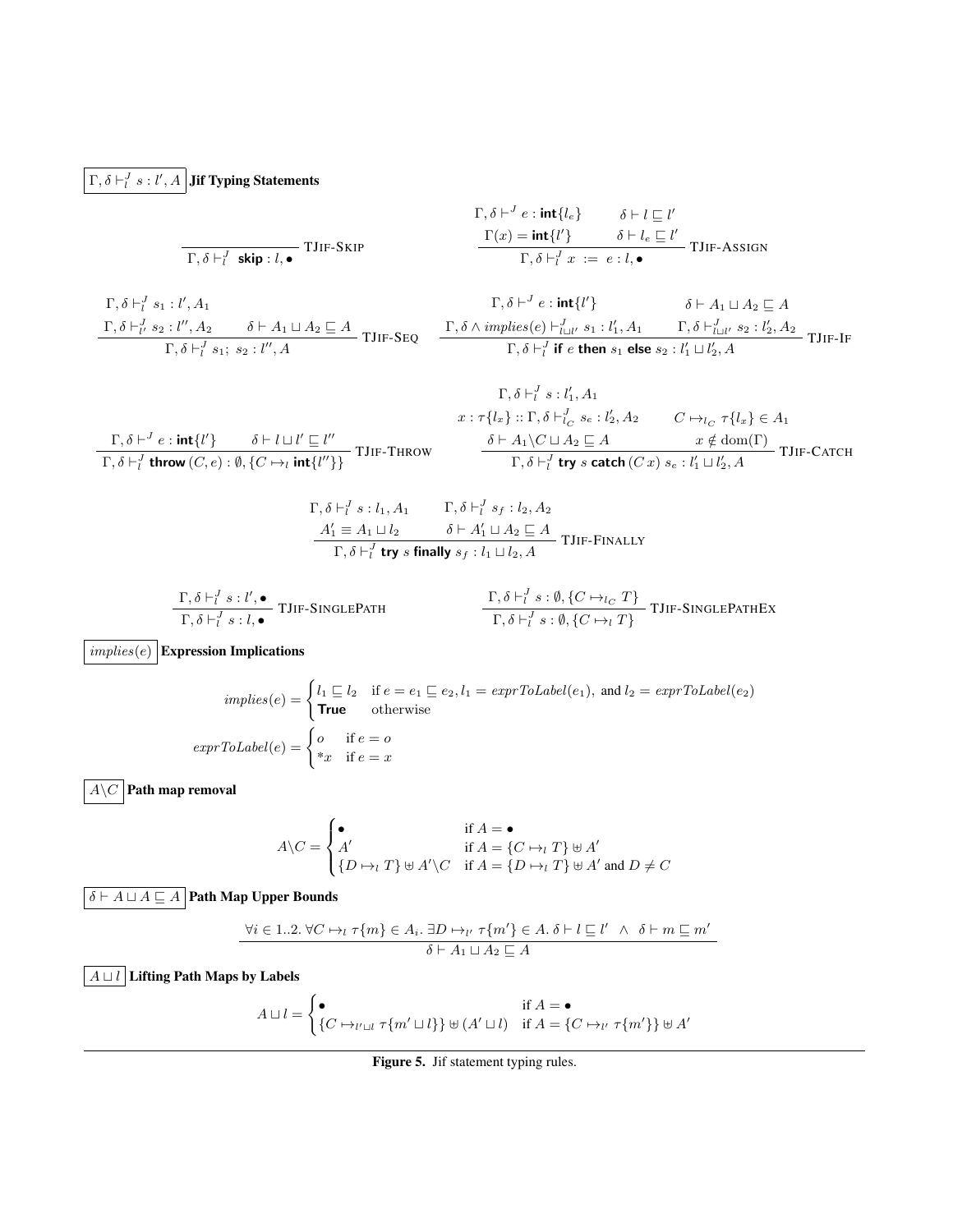The path map of a conditional statement is an upper bound of the path maps of the consequent and the alternative, since the information gained by knowing the conditional terminated with an exception may reveal that either the consequent or the alternative terminated with an exception.

Exceptional control structures use the path map to track the information that may be learned by observing that a particular exception was thrown. TJIF-THROW produces a path map that maps the raised exception to the program counter label and specifies a normal termination label of  $\emptyset$  since **throw**  $(C, v)$  never terminates normally. For the try s catch  $(Cx)$  s<sub>e</sub> construct (TJIF-CATCH), we type-check the body of the try, s, and use the label associated with exception  $C$  as the program counter label for the **catch** handler  $s_e$ . Note that if the exception can not be thrown from within s, then the program counter label for  $s_e$  is  $\emptyset$ , indicating that the catch handler is unreachable. The path map for the try...catch construct is obtained by removing C from  $A_1$  (denoted  $A\backslash C$ ) and joining it with  $A_2$ ; this corresponds to propagating non- $C$  exceptions from s and all exceptions from  $s_e$ . The function  $A \backslash C$  is defined in Figure [5.](#page-6-0) The normal termination label the try ... catch statement is the join of the normal termination labels of  $s$  and  $s_e$ , since the construct terminates normally if either  $s$  or  $s_e$  terminates normally. Finally, we require that the variable  $x$  is not currently in the variable environment and that it binds an integer value. This ensures that there is no shadowing of variables, and that the labeled type of a variable cannot refer to variables introduced in catch handlers. These restrictions simplify type-checking, but are not fundamental limitations.

The try s finally  $s_f$  construct is similar to a combination of sequencing and catch. We check both s and  $s_f$  with the initial program counter label since we know that  $s_f$  is guaranteed to execute regardless of the behavior of s. Normal termination of the try...finally block requires normal termination of both  $s$  and  $s_f$ , and the normal termination label is thus the join of the normal termination labels of  $s$  and  $s_f$ . According to the operational semantics, an exception thrown by s only propagates if  $s_f$  terminates normally. Thus, any exception thrown by s that propagates reveals that  $s_f$  terminated normally. We thus join the path map of s with the normal termination label of  $s_f$ , denoted  $A \sqcup l$ .

The single path rules TJIF-SINGLEPATH and TJIF-SINGLE-PATHEX state that if a statement can terminate in only one way (either normally, or with some particular exception), then the (normal or exceptional) termination label can be lowered to be the same as the program counter label of the statement. This allows, for example, the program (if h then skip else skip);  $\vert$  := 7 to type check (where l and h have different security labels), since the if command can only terminate normally. The single path rules are important for expressiveness.

## <span id="page-7-0"></span>4.2 A Revised Type System

By propagating exceptions outward and checking them at their handlers, the Jif type system loses contextual information from where the exception was thrown. For example, if exception C is only thrown in contexts where  $l \sqsubseteq m$  is known through a runtime test, then at the catch handlers for C, the flow fact  $l \sqsubseteq m$ will always be satisfied, but may not be in the label constraint environment.

This could be addressed by augmenting path maps with label constraint information, and extending the path map join operation to merge this information intelligently. However, the same precision can be obtained by regarding path maps as constraints that statements must satisfy, rather than summarizations of the behavior of statements. Our type system propagates information about catch handlers inwards, and throw statements may only throw exceptions for which there is an appropriate enclosing catch handler. Thus, we  $\Gamma, \delta, l \vdash e : \tau$  Modified typing rules for Limp<sub>c</sub> expressions

$$
\frac{\Gamma(x) = \tau\{l'\}}{\Gamma, \delta, l \vdash x : \tau}
$$
 T-VAR  
\n
$$
\frac{\overline{\Gamma, \delta, l \vdash i : \text{int}}}{\Gamma, \delta, l \vdash i : \text{int}}
$$
 T-INT  
\n
$$
\frac{\Gamma, \delta, l \vdash e_i : \text{int}}{\Gamma, \delta, l \vdash e_1 \oplus e_2 : \text{int}}
$$
 T-OP  
\n
$$
\frac{\Gamma, \delta, l \vdash e_i : \text{level}}{\Gamma, \delta, l \vdash e_1 \sqsubseteq e_2 : \text{int}}
$$
 T-Flows

<span id="page-7-1"></span>Figure 6. Modified Limp<sub>c</sub> typing rules for expressions.

will use path maps to describe the environment in which a statement occurs. It is interesting to note that the Jif type system already treats the label constraint environment in this way, as a description of the enclosing context of a statement; our type system provides a more uniform treatment of path maps and label constraint environments.

With this philosophy in mind, we present new typing rules for expressions and statements. The Jif typing judgment for expressions had the form  $\Gamma, \delta \vdash^J e : \tau \{l\}$ . Our typing judgment has the same entities, but we emphasize that label  $l$  is a constraint on the label of the expression by moving  $l$  to the left of the turnstile. Our typing judgment for expressions has the form  $\Gamma$ ,  $\delta$ ,  $l \vdash e : \tau$ , and the rules are given in Figure [6.](#page-7-1) The rules are mostly similar to the Jif rules presented earlier. The differences are highlighted by T-VAR which checks that looking up the variable in the environment returns the same type as  $\tau$  and a label that protects information that can flow into the desired result label. In the spirit of checking in the most permissive context, the rules for integer constants and constant labels use a free label  $l$  to express that a constant can be used in any context. Finally, rather than combining labels in the T-OP and T-FLOWS rules we simply propagate the upper-bound constraint label into the checking of the subterms.

The Jif typing rules for expressions and the new rules presented here are essentially equivalent in expressiveness: if  $\Gamma$ ,  $\overline{\delta}$   $\vdash^{J}$  e :  $\tau\{l\}$  then  $\Gamma, \delta, l \vdash e : \tau$ ; and if  $\Gamma, \delta, l \vdash e : \tau$  then there exists some l' such that  $\delta \vdash l' \sqsubseteq l$  and  $\Gamma, \delta \vdash^J e : \tau \{l'\}.$ 

We make similar changes to the typing rules for statements. The form of the Jif typing judgment for statements is  $\Gamma$ ,  $\delta \vdash_l^J s : l', A$ . Since we now regard path maps and the normal termination label as expressing constraints that s must satisfy (or alternatively, as describing the context in which s appears), we move path map  $A$ and normal termination label  $l'$  to the left of the turnstile, resulting in a new judgment of the following form.

$$
\Gamma, \delta, A, l' \vdash_l s \textbf{ ok}
$$

Since path maps are now used to describe the context in which a statement occurs, we refer to them as *exception environments* in this section.

The rules for our typing relation are given in Figure [7.](#page-8-0) For skip, we require that the normal termination label is an upper bound of the program counter label and place no restrictions on the exception environment A. Rule T-ASSIGN for assignment  $x := e$  ensures that both the label of expression  $e$  and the program counter label are bounded above by the label of the variable. The normal termi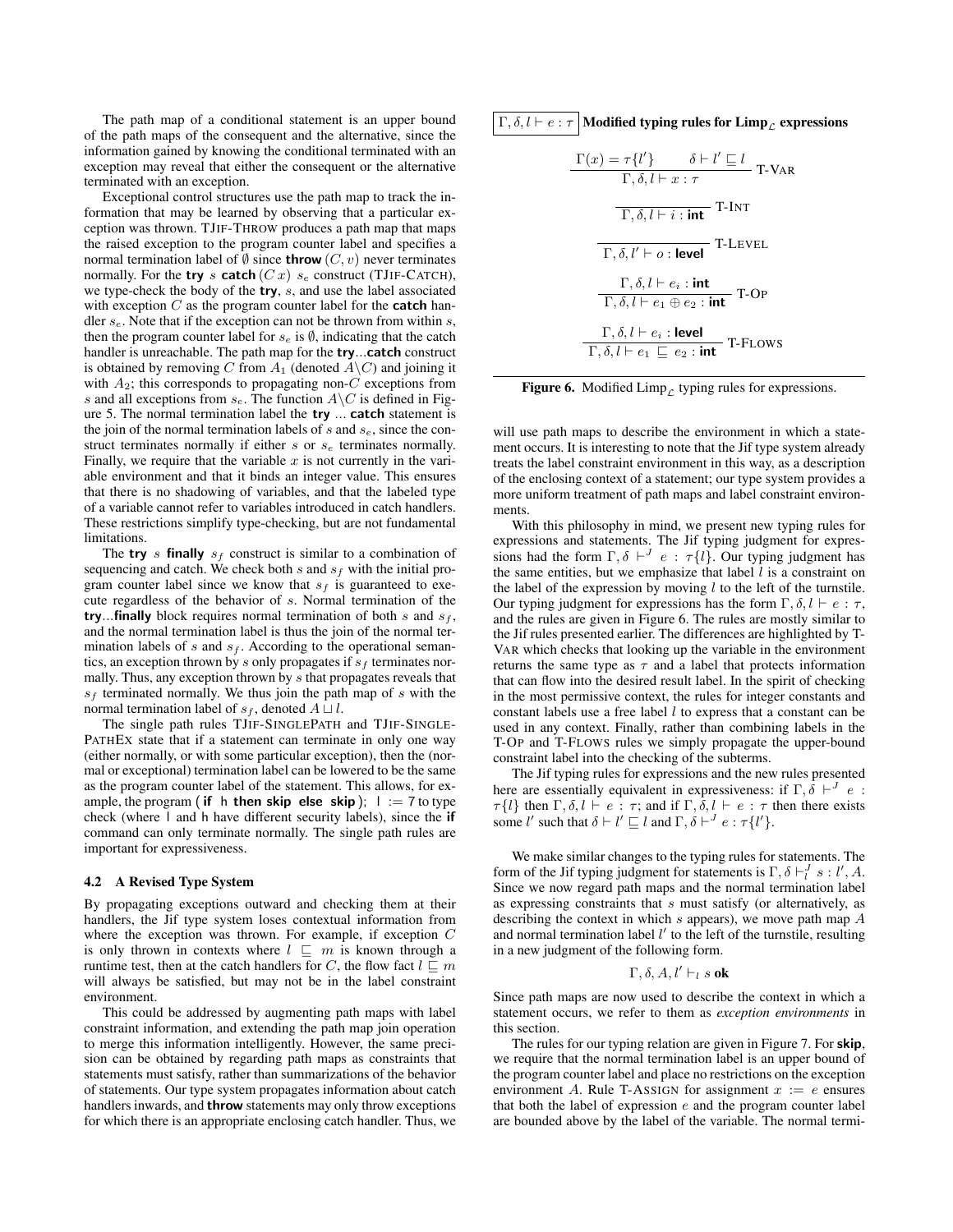$\Gamma$ ,  $\delta$ ,  $A$ ,  $l' \vdash_l s$  ok Modified typing rules for Limp<sub>c</sub> statements

$$
\frac{\delta \vdash l \sqsubseteq l'}{\Gamma, \delta, A, l' \vdash_l \text{ skip ok}} \text{ T-SKIP}
$$
\n
$$
\Gamma(x) = \text{int}\{l_x\} \qquad \delta \vdash l \sqsubseteq l_x
$$
\n
$$
\frac{\Gamma, \delta, l_x \vdash e : \text{int}}{\Gamma, \delta, A, l' \vdash_l x := e \text{ ok}} \text{ T-ASSIGN}
$$
\n
$$
\frac{\Gamma, \delta, A, l' \vdash_l s_1 \text{ ok}}{\Gamma, \delta, A, l'' \vdash_l s_1; s_2 \text{ ok}} \text{ T-SESQ}
$$
\n
$$
\frac{\Gamma, \delta, A, l' \vdash_l s_1 \text{ ok}}{\Gamma, \delta, A, l'' \vdash_l s_1; s_2 \text{ ok}} \text{ T-SEQ}
$$
\n
$$
\frac{\Gamma, \delta, l' \vdash e : \text{int}}{\Gamma, \delta, A, l'' \vdash_l t_1; s_2 \text{ ok}} \text{ T-IF}
$$
\n
$$
\frac{\Gamma, \delta, l' \vdash l}{\Gamma, \delta, A, l'' \vdash_l t_1; s_2 \text{ ok}} \text{ T-IF}
$$
\n
$$
C \mapsto l_C \text{ int}\{l_x\} \in A \qquad \delta \vdash l \sqsubseteq l_x
$$
\n
$$
\frac{\Gamma, \delta, l_x \vdash e : \text{int}}{\Gamma, \delta, A, l' \vdash_l \text{ throw } (C, e) \text{ ok}} \text{ T-THROW}
$$
\n
$$
x \notin \text{dom}(\Gamma)
$$
\n
$$
\Gamma, \delta, A[C \mapsto l_C \text{ int}\{l_x\}], l' \vdash_l s \text{ ok}
$$
\n
$$
x : \text{int}\{l_x\} :: \Gamma, \delta, A, l' \vdash_l c_s \text{ se ok}
$$
\n
$$
\frac{x : \text{int}\{l_x\} :: \Gamma, \delta, A, l' \vdash_l c_s \text{ se ok}}{\Gamma, \delta, A, l' \vdash_l t_1; s_2 \text{ s-k}} \text{ T-CATCH}
$$

$$
\Gamma, \delta, A', l' \vdash_l s \textbf{ ok} \qquad \Gamma, \delta, A, l'' \vdash_l s_f \textbf{ ok}
$$
  
\n
$$
\frac{\delta \vdash A \setminus l'' = A'}{\Gamma, \delta, A, l' \vdash_l \textbf{try } s \textbf{ finally } s_f \textbf{ ok}} \qquad \textbf{T-FINALLY}
$$

 $\Gamma, \delta, \bullet, l'' \vdash_l s \textbf{ ok} \qquad \delta \vdash l \sqsubseteq l'$  $\frac{1}{\Gamma,\delta,A,l'\vdash_l s \textbf{ok}}$  T-SINGLEPATH

$$
C \mapsto_{l_C} \text{int}\{l_x\} \in A
$$
  
\n
$$
\Gamma, \delta, \{C \mapsto_{l_C'} \text{int}\{l'_x\}\}, \emptyset \vdash_l s \text{ ok}
$$
  
\n
$$
\frac{\delta \vdash l \sqsubseteq l_C \qquad \delta \vdash l'_x \sqsubseteq l_x}{\Gamma, \delta, A, l' \vdash_l s \text{ ok}}
$$
  
\n
$$
\text{T-SINGLEPATHEX}
$$

 $\delta \vdash A \setminus l = A'$ **Exception environment filter** 

$$
\overline{\delta \vdash \bullet \backslash l = \bullet}
$$
\n
$$
\frac{\delta \vdash A \backslash l = A' \qquad \delta \not\vdash l \sqsubseteq l_C}{\delta \vdash \{C \mapsto_{l_C} T\} \uplus A \backslash l = A'}
$$
\n
$$
\delta \vdash A \backslash l = A' \qquad \delta \vdash l \sqsubseteq l_C
$$
\n
$$
\delta \vdash \{C \mapsto_{l_C} T\} \uplus A \backslash l = \{C \mapsto_{l_C} T\} \uplus A'
$$

<span id="page-8-0"></span>

nation label must be at least as restrictive as the program counter label, and there are no restrictions on the exception environment since, like skip assignment statements never throw exceptions. For sequences, T-SEQ passes the exception environment downward to the subterms and ensures that the normal termination label of  $s_1$  is bounded above by the program counter label of  $s_2$ .

The intuition behind the new typing rule for conditional statements is the same as for the Jif typing rule: we require that the consequent and alternate be typable in contexts where the program counter is tainted by the label of the test expression. As with the Jif rule, we extend label constraint environment  $\delta$  for the consequent with the additional flow facts implied by non-zero evaluation of the test expression, using the same implies function. The only difference with the Jif typing rule is that the exception environment is propagated inwards, using the same exception environment for both the consequent and the alternative.

Exceptional control flow structures constitute the most considerable differences between the type systems. Now that we interpret A as constraints on the exceptions thrown by the statement, the side condition for checking whether an exception can be thrown has moved from the rule for catch handlers to the rule for throw. In rule T-THROW, we check that a handler  $(l_C, \text{int}\lbrace l_x \rbrace)$  is in the exception environment, and ensure that the value thrown is bounded above by  $l_x$ , and that the program counter label is bounded above by  $l<sub>C</sub>$ . Note that the label constraint environment used to check these upper bounds is the label constraint environment at the **throw** statement, which may contain more flow facts that the label constraint environment at the corresponding catch handler.

In rule T-CATCH for construct try s catch  $(Cx)$   $s_e$ , we check statement s using an exception environment that is extended with a catch handler:  $A[C \mapsto_{l_C} \text{int}\{l_x\}]$ , where  $l_C$  is the program counter label of the catch handler. (Path map extension  $A[C \rightarrow_l T]$  is defined as  $\{C \mapsto_l T\} \uplus (A \backslash C)$ .)

In rule T-FINALLY for statement try s finally  $s_f$ , since  $s_f$ is executed regardless of the normal or exceptional termination of s, the program counter label is the same for both s and  $s_f$ . Since an exception thrown by s is only propagated if  $s_f$  terminates normally, we need to restrict the exception environment given to s. We use judgment  $\delta \vdash A\setminus l'' = A'$  to ensure that A', the exception environment given to  $s$ , is derived from exception environment  $A$  by removing any handler whose label is not provably an upper bound of  $l''$ , the normal termination label of  $s_f$ . This restriction of the exception environment is required to rule out programs with illegal information flow via the finally construct. For example, consider the following program, assuming that lo and hi have different security levels and information flows is not allowed to flow from hi to lo. Rule T-FINALLY would reject this program, since the catch handler for exception C must be removed from the exception environment used to check the throw statement on line 3. Without removing the exceptions, the throw is checked in a context that can throw C allowing the implicit flow.

| try<br>$\overline{2}$                                                    |  |
|--------------------------------------------------------------------------|--|
|                                                                          |  |
| throw $(C, 0)$<br>$\overline{3}$                                         |  |
| $\overline{4}$                                                           |  |
| $5^{\circ}$<br>finally                                                   |  |
| if $(hi)$ then throw $(D, 0)$ else skip<br>$6\overline{6}$               |  |
|                                                                          |  |
| $\{8\}$                                                                  |  |
| $\varphi$ catch $(C \times)$ {                                           |  |
| $\log n = 1$ /* here, we know that hi is non-zero */<br>10 <sup>10</sup> |  |
| $11 \frac{1}{2}$                                                         |  |

Rule T-SINGLEPATH states that if a statement type checks with an empty exception environment (i.e., it can only terminate nor-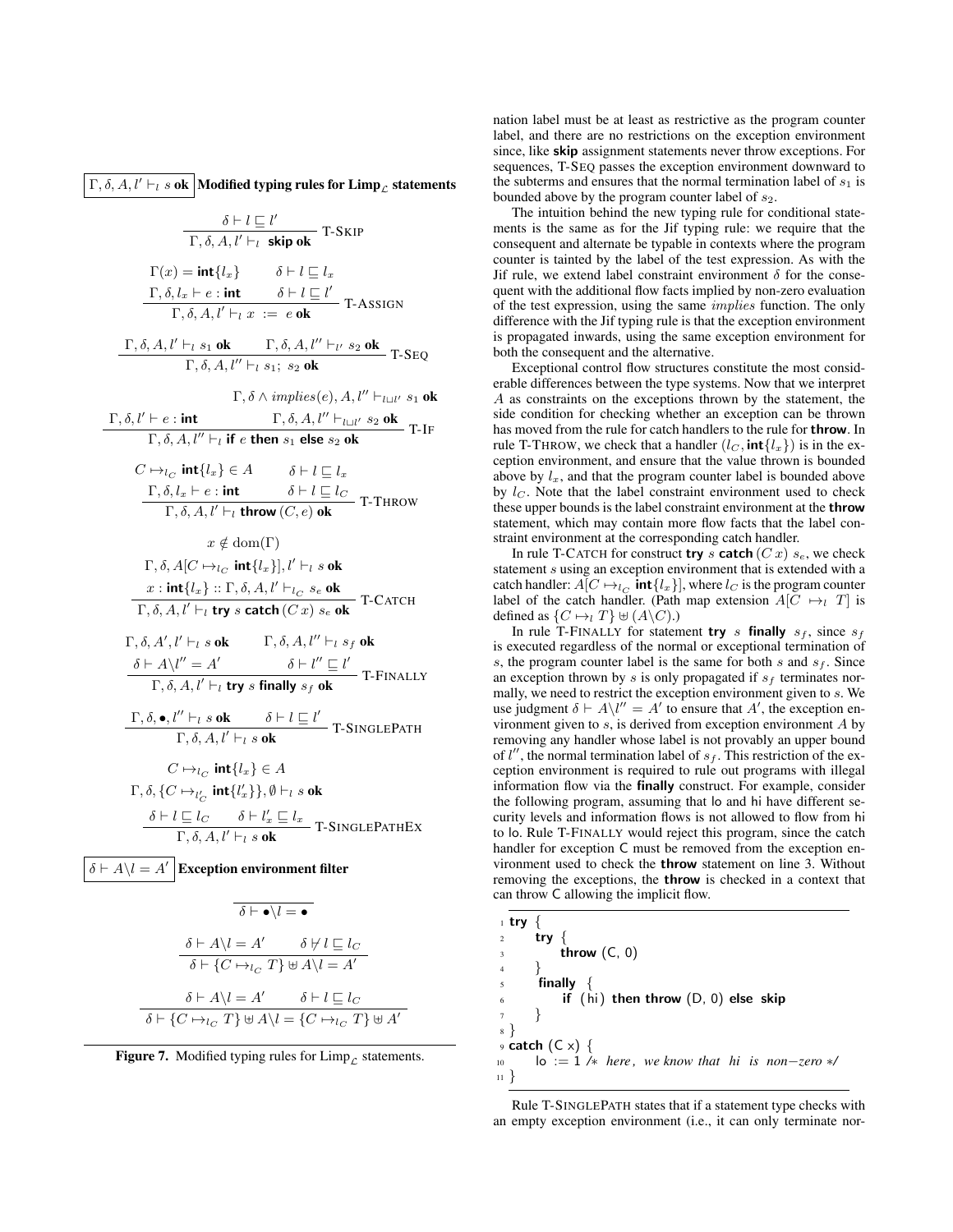$$
\frac{\Phi \vdash \text{True } \sigma}{\Phi \vdash \text{True } \sigma} CC\text{-TRUE}
$$
\n
$$
\frac{\Phi \vdash \delta_1 \sigma \qquad \Phi \vdash \delta_2 \sigma}{\Phi \vdash (\delta_1 \land \delta_2) \sigma} CC\text{-AND}
$$
\n
$$
\frac{\Phi \vdash l\{\sigma\} \sqsubseteq l'\{\sigma\}}{\Phi \vdash (l \sqsubseteq l') \sigma} CC\text{-Flows}
$$

<span id="page-9-2"></span>Figure 8. Consistency of constraint environments.

mally), then the statement typechecks in any context where the normal termination label is bounded below by the program counter label. Rule T-SINGLEPATHEX is similar, but allows us to specify a distinguished exception from the exception environment. Note that in this case, the normal termination program counter label is free since statement s will never terminate normally.

Since our rules are fundamentally non-structural it could be difficult to determine when to apply these rules without exception propagation information, which the Jif type system collects implicitly in its typing rules. This can be addressed by performing a simple analysis to determine the ways by which a statement can terminate, and using the results of this analysis to guide the guesses for applications of single path rules.

## 5. Type System Properties

The goal of our type system is to ensure that well-typed  $\lim_{\theta \to 0}$ programs neither get stuck nor leak information. We also show that our type system is strictly more permissive than the Jif type system adapted to our calculus. Here we present only high-level proof sketches; full proofs are given in Appendix [A.](#page-12-24) Before stating our theorems, we define some judgments that relate variable environments and stores and clarify some notations described earlier.

We say that store  $\sigma$  is typed by variable environment  $\Gamma$  (written  $Γ ⊢ σ)$  if for every variable x the type of value  $σ(x)$  is Γ(x). More formally,

$$
\Gamma \vdash \sigma \triangleq \forall x, \tau, l. x : \tau\{l\} \in \Gamma \Rightarrow \exists v : \tau, \sigma(x) = v
$$

Observational equivalence of two stores,  $\Gamma \vdash \sigma_1 \approx_o \sigma_2$ , which was described in Section [2,](#page-2-0) is defined as follows.

$$
\Gamma \vdash \sigma_1 \approx_o \sigma_2 \triangleq \forall x. \ \tau \{o\} \in \Gamma \Rightarrow \sigma_1(x) = \sigma_2(x)
$$

In Section [2,](#page-2-0) we used the phrase "Γ protects x at level  $o$ " to mean variable  $x$  is not observable at any security level less restrictive than security level o. More formally, we say Γ *protects* x at level o if  $\Gamma(x) = \tau \{o\}.$ 

A label lattice  $\Phi$  is consistent with a constraint environment  $\delta$  if all of the constraints in  $\delta$  are implied by  $\Phi$ . We use the notation:

 $\Phi \vdash \delta \sigma$ 

Figure [8](#page-9-2) formally defines this judgment.

#### 5.1 Type Safety

The simplicity of the types in our calculus make proving type safety simple. Based on our small-step semantics, we prove progress and preservation lemmas that show that well-typed terms do not get stuck during evaluation and that evaluation preserves welltypedness.

**Lemma 1** (Progress). *If*  $\Gamma$ ,  $\delta$ ,  $A$ ,  $l' \vdash_l s$  *ok and*  $\Gamma \vdash \sigma$ *, then either s* is a value or there exists  $s'$ ,  $\sigma'$  such that  $\Phi \vdash s, \sigma \rightarrow s', \sigma'.$ 

*Proof.* Induction on the typing derivation.

**Lemma 2** (Preservation). *If*  $\Gamma$ ,  $\delta$ ,  $A$ ,  $l' \vdash_l s$  *ok*,  $\Gamma \vdash \sigma$ , *and*  $\Phi$   $\vdash$  s,  $\sigma$   $\rightarrow$  s',  $\sigma'$ , and  $\Phi$   $\vdash$   $\delta$   $\sigma$ , then there exists  $\Gamma'$  and  $\delta'$ *such that*  $\Gamma', \delta', A, l' \vdash_l s'$  *ok and*  $\Phi \vdash \delta' \sigma'.$ 

*Proof.* Induction on the typing derivation.  $\Box$ 

Appropriately adapted forms of these lemmas are also true for the Jif type system since the two type systems have the same rules when labeled types are erased to raw types. Combined these theorems suggest that ignoring the labels in our type system leads to a standard type system for loopless *IMP* with exceptions.

#### <span id="page-9-0"></span>5.2 Non-interference

The focus of this work is proving that well-typed terms are secure, that is, they satisfy non-interference. We prove the following theorem for our type system.

Theorem 3 (Non-interference). *For all statements* s*, contexts* Γ*, and security labels* o*, if*

$$
\Gamma, \mathsf{True}, \bullet, o \vdash_l s \mathit{ok}
$$

*then for all security policies* Φ*, for all stores* σ*, and for all variables* h such that  $\Gamma(h) = \tau \{o'\}$  and  $o' \not\sqsubseteq_{\mathcal{L}} o$ , and for all values  $v_1$ ,  $v_2$ *of type*  $\tau$ *, if* 

$$
\quad \ \ \, and
$$

$$
\Phi \vdash s, \sigma[h \mapsto v_1] \rightarrow^* v_1', \sigma_1'
$$

 $\Phi \vdash s, \sigma[h \mapsto v_2] \rightarrow^* v_2', \sigma_2'$ *then*  $\Gamma \vdash \sigma'_1 \approx_o \sigma'_2$  *and*  $v'_1 = v'_2$ *.* 

*Proof.* Using the technique of [Pottier and Simonet](#page-12-16) [\[2003\]](#page-12-16), we define a language  $\text{Limp}_\mathcal{L}^2$  that is capable of modeling two different executions of a program. We then prove by induction that the two input stores will produce two observationally equivalent final stores.  $\Box$ 

#### <span id="page-9-1"></span>5.3 Precision

To understand the relationship between our type system and the standard Jif type system, we show that our type system accepts strictly more programs than the Jif type system adapted for our calculus.

**Theorem 4** (Inclusion). *If*  $\Gamma$ ,  $\delta \vdash_l^J s : l'$ , *A then*  $\Gamma$ ,  $\delta$ , *A*,  $l' \vdash_l s$  *ok*.

*Proof.* Induction on the Jif typing relation. The key insight is that we can pick all of the same labels as the Jif type system picked. The label constraint environment that our type system uses to check conditions of the form  $\delta \vdash l_1 \sqsubseteq l_2$  contains at least as much information as the corresponding label constraint environment that the Jif type system uses to check the same condition.  $\Box$ 

**Theorem 5** (Strict Inclusion). *There exists*  $s, \Gamma, \delta, l, l'$ , and A such *that*  $\Gamma$ ,  $\delta$ ,  $A$ ,  $l' \vdash_l s$  *ok and not*  $\Gamma$ ,  $\delta \vdash_l^J s : l'$ ,  $A$ .

*Proof.* Adapting the Jif program from the introduction to  $\lim_{\Gamma}$ we have:

<sup>1</sup> try 2 if  $(p \sqsubseteq q)$  then if  $(y > 0)$  then throw  $(C, 0)$  else skip else skip  $5$  catch  $(C \times)$  $z = 1$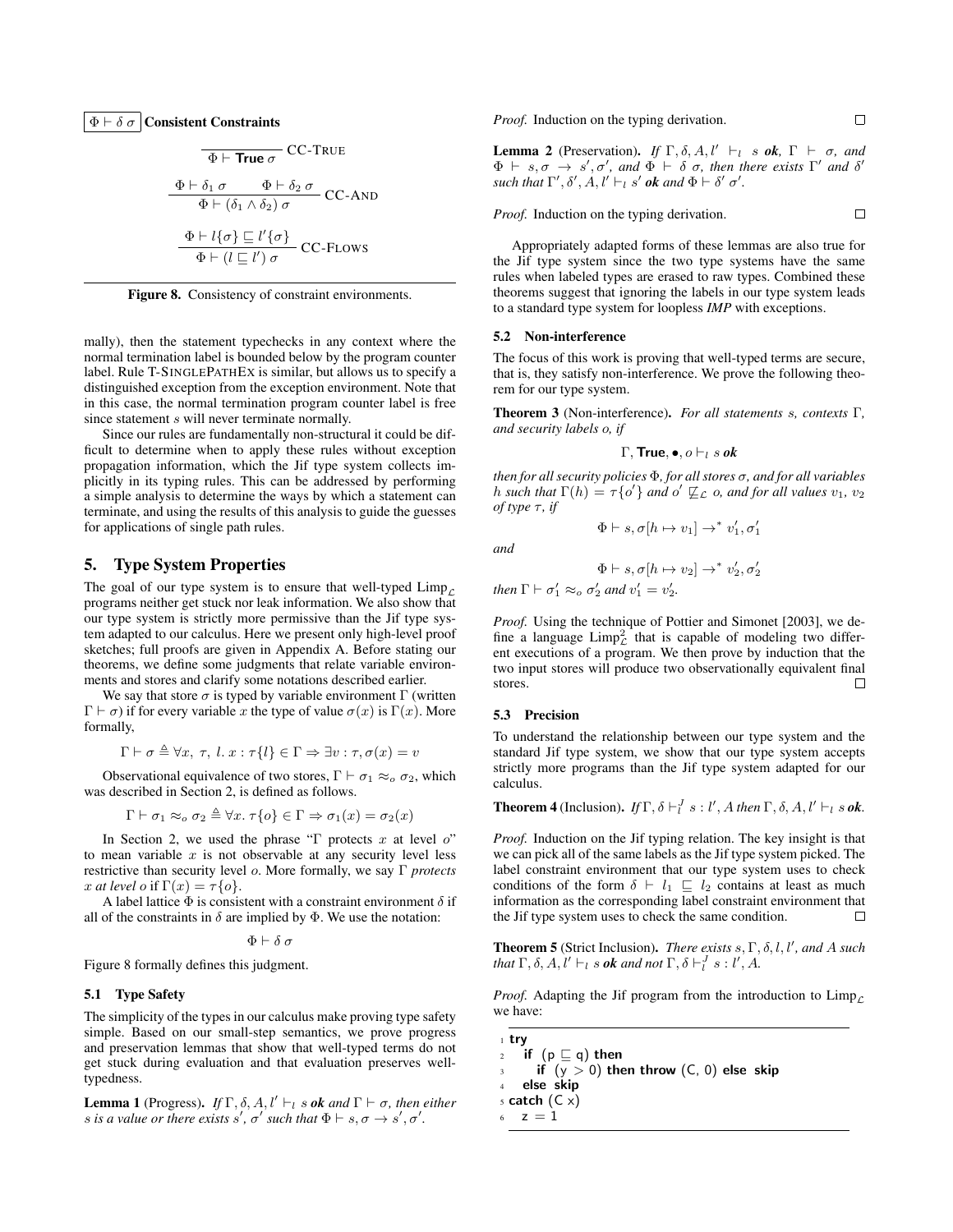Let  $\Gamma = \{p : \text{level}\{\perp\}, q : \text{level}\{\perp\}, y : \text{int}\{\n *p\}, z : \text{int}\{\n *q\}\}.$ When checking the **throw** statement, the flow fact  $p \sqsubset q$  is in the label constraint environment. Our type system uses this flow fact to conclude that the throw is legal in the context. The Jif type system, on the other hand, checks whether the exception can be thrown with the empty label constraint environment, and is therefore unable prove that the program is secure. П

The witness used in the proof of Theorem 5 is by no means the only witness, but is a rather simple one. In general, our reformulation of the Jif type system is more precise in checking programs that throw exceptions under conditions that test the label lattice in try blocks.

## <span id="page-10-0"></span>6. Exceptions with Subtyping

The calculus presented here is very simple, in order to present the key innovation of our type system. However, the full Jif programming language contains many additional language features. In this section, we bring our calculus slightly closer to the full expressiveness of the Jif language by extending our calculus with exceptions with subtyping and show how to adapt our type system. We will assume that it is not always possible to determine the exact type of an exception in a purely syntax-directed manner. We will, however, omit programmatic constructs that would hide the concrete class (for example, variables with exception type).

The syntax of this extended calculus, which we call  $\text{Limp}_{\mathcal{L}}^{\leq}$ ; is the same as the syntax for  $\lim_{\varepsilon}$ . The subtyping over exceptions is expressed in the semantics by parameterizing statement evaluation by the subtyping relation, denoted  $\leq$ :. The only requirements on this relation is that it must form a partial order. Figure [9](#page-11-3) gives the new  $\text{Limp}_{\mathcal{L}}^{\leq}$ : semantics for the **try** ... **catch** construct, which are the only notable differences to the semantics for  $\lim_{\Gamma} P_{\Gamma}$ . An exception is caught if the type of the exception is a subtype of the exception declared in the **catch** block (rule  $E^{\leq}$ : -CATCHCATCH). If the body of the try throws an exception  $C$  that is not a subtype of D, then the exception is propagated.

We can support exception subtyping by converting our flat exception environments into a stack of exception handlers. Exception environments are now described by the following type:

Exception environment 
$$
A ::= C \mapsto_l T :: A
$$
  
 $|\mathcal{F} \mapsto_l - :: A| \bullet$ 

As before, T is the labeled type that binds the value carried by the exception and  $l$  is the program counter label of the catch handler. We denote **finally** handlers by the distinguished name  $\mathcal{F}$ , which does not carry a value since finally blocks do not bind the exception value.

Figure [10](#page-10-1) presents the necessary changes to the type system to support exception subtyping. The changes are similar to mechanisms in the Jif type system to handle subtyping for exceptions. The primary difference is the additional exception propagation relation which walks the exception environment and checks that information flow is permitted at all handlers that might catch a particular exception. This relation has the following form:

$$
\delta, C\ m \vdash_l A
$$

which states that an exception with name  $C$  and value protected by label  $m$  can be thrown from a statement with program counter label  $l$  under the exception environment  $A$  and the label constraint environment δ.

Propagation stops when an exception reaches a handler that must catch it (P-MUSTCATCH). This requires that the propagating exception is a subtype of the handled exception. In this case, the label of the program counter at the throw site must be able to flow to the exception handler's program counter label. If the exception

## $\Gamma$ ,  $\delta$ ,  $A$ ,  $l' \vdash_l s$  ok Exception subtyping type rules

$$
x \notin \text{dom}(\Gamma)
$$
\n
$$
\Gamma, \delta, C \mapsto_{l_C} \text{int}\{l_e\} :: A, l' \vdash_l s \text{ ok}
$$
\n
$$
x \mapsto \text{int}\{l_e\} :: \Gamma, \delta, A, l' \vdash_l c s_e \text{ ok}
$$
\n
$$
\frac{\Gamma, \delta, A, l' \vdash_l \text{try } s \text{ catch } (C x) s_e \text{ ok}}{\Gamma, \delta, A, l' \vdash_l s_f \text{ ok}}
$$
\n
$$
\delta \vdash l'' \sqsubseteq l'
$$
\n
$$
\delta \vdash A \setminus l'' = A'
$$
\n
$$
\frac{\Gamma, \delta, \mathcal{F} \mapsto_{l''} - :: A', l' \vdash_l s \text{ ok}}{\Gamma, \delta, A, l' \vdash_l \text{try } s \text{ finally } s_f \text{ ok}}
$$
\n
$$
\frac{\Gamma, \delta \vdash e : \text{int}\{l''\}}{\Gamma, \delta, A, l' \vdash_l \text{ throw } (C, e) \text{ ok}}
$$
\nT-THROW

δ, C m  $\vdash_l A$  Exception Propagation Relation

$$
\delta \vdash l \sqsubseteq l'
$$
\n
$$
\frac{D \leq: C \quad \delta \vdash m \sqcup l \sqsubseteq m'}{\delta, C m \vdash_l D \mapsto_{l'} \tau\{m'\} :: A} \text{ P-MUSTCATEH}
$$
\n
$$
\delta \vdash l \sqsubseteq l'
$$
\n
$$
C <: D \quad \delta \vdash m \sqcup l \sqsubseteq m' \quad \delta, C m \vdash_l A \text{ P-MAYCATEH}
$$
\n
$$
\frac{C \leq: D \quad D \leq: C \quad \delta, C m \vdash_l A}{\delta, C m \vdash_l D \mapsto_{l'} m' :: A} \text{ P-PASS}
$$
\n
$$
\frac{\delta, C m \vdash_l D \mapsto_{l'} m' :: A}{\delta, C m \vdash_l \mathcal{F} \mapsto_{l'} - :: A} \text{ P-FINALLY}
$$
\n
$$
\frac{\delta, C m \vdash_l \mathcal{F} \mapsto_{l'} - :: A}{\delta, C m \vdash_l \mathcal{F} \mapsto_{\emptyset} - :: A} \text{ P-FINALLY} \text{ED}
$$

<span id="page-10-1"></span>

type of the handler is a subtype of the thrown exception type, then it may catch the exception so we must check against this handler as well as the rest of the chain (P-MAYCATCH). This rule uses  $\lt$ : to mean a strict subclass of, i.e.  $C \leq D$  if  $C \leq D$  and  $C \nleq D$ .

If the exception type and the handler type are not related then we know that the exception won't be caught by this handler and it can be skipped (P-PASS). The P-FINALLY block raises the program counter label of the exception and checks the rest of the chain with the augmented exception. This corresponds to the case when the finally block terminates normally and the exception is re-thrown. Raising the program counter label accomplishes the same thing as not permitting the lower exceptions from being thrown since the  $l \sqsubseteq l'$  requirement in P-MUSTCATCH and P-MAYCATCH will no longer hold. In the special case where a finally block can not terminate normally (P-FINALLYEND), we can ignore the rest of the chain since it will be checked when checking the finally block itself.

Using the exception propagation relation, modifications to the exception handling rules are mostly syntactic. T-CATCH is just adapted to use the new path map. T-FINALLY adds a finally marker to the top of the exception environment for checking s, with the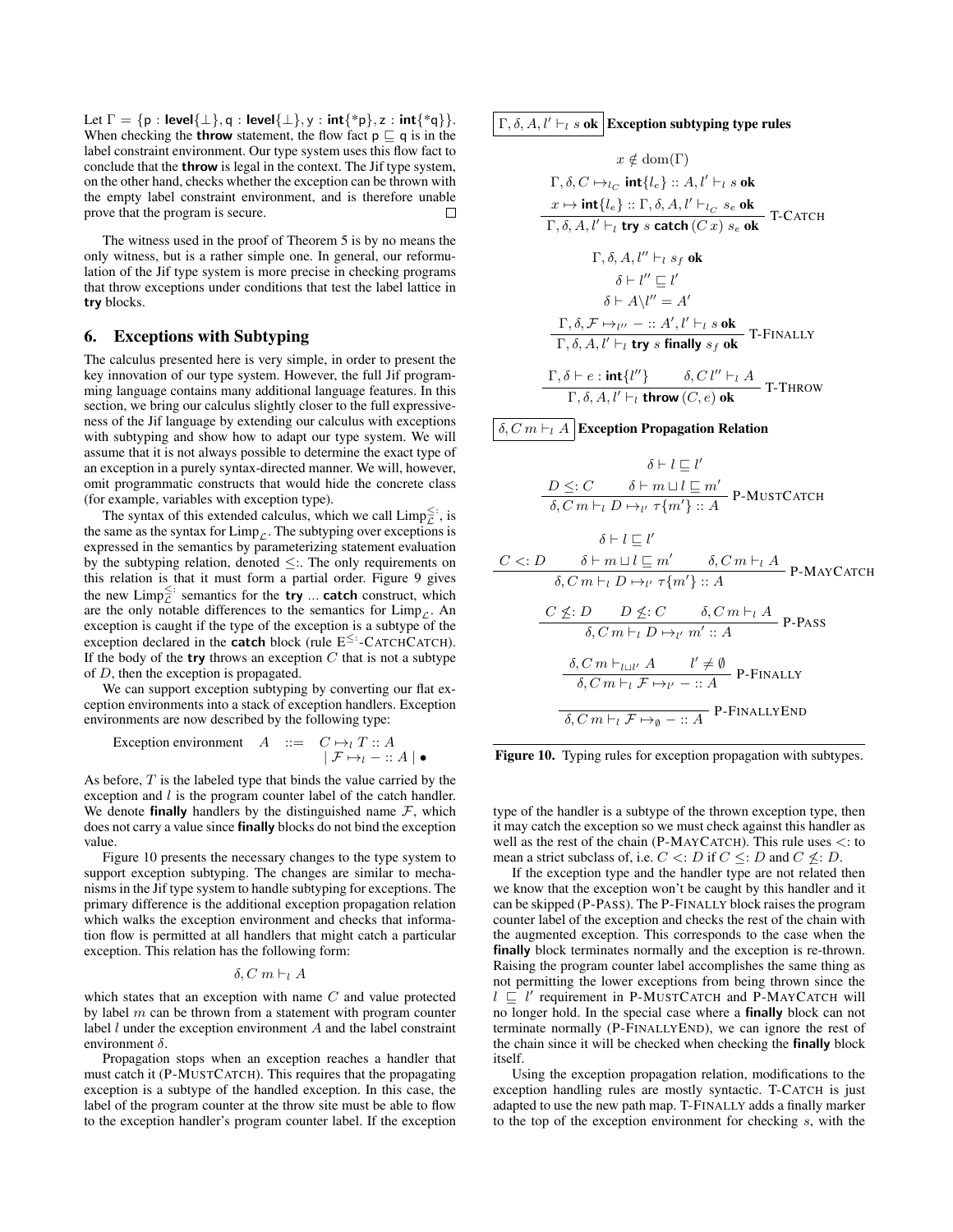$\leq$ :,  $\Phi \vdash s, \sigma \rightarrow s, \sigma \mid$  Limp $\frac{\leq}{\mathcal{L}}$ : Semantics

$$
\leq \, , \Phi \vdash s, \sigma \rightarrow s', \sigma'
$$
\n
$$
\leq \, , \Phi \vdash \text{try } s \text{ catch } (C \, x) \, s_c, \sigma \rightarrow \text{try } s' \text{ catch } (C \, x) \, s_c, \sigma' \quad \text{E}^{\leq}:\text{-CATCHSTEP}
$$
\n
$$
\leq \, , \Phi \vdash \text{try throw } (C, v) \text{ catch } (D \, x) \, s_c, \sigma \rightarrow s_c, \sigma \uplus \{x \mapsto v\} \quad \text{E}^{\leq}:\text{-CATCHCATCH}
$$
\n
$$
\leq \, , \Phi \vdash \text{try throw } (C, v) \text{ catch } (D \, x) \, s_c, \sigma \rightarrow \text{throw } (C, v), \sigma' \quad \text{E}^{\leq}:\text{-CATCHPass}
$$
\n
$$
\leq \, , \Phi \vdash \text{try skip catch } (D \, x) \, s_c, \sigma \rightarrow \text{skip}, \sigma' \quad \text{E}^{\leq}:\text{-CATCHSKIP}
$$

<span id="page-11-3"></span>**Figure 9.** Small-step operational semantics for  $\text{Limp}_{\mathcal{L}}^{\leq}$ .

label equal to the normal termination label of  $s_f$ . Finally, the flows test in T-THROW changes to the exception propagation relation with the appropriate parameters.

We are currently working on proving that this extended type system enforces non-interference.

## <span id="page-11-0"></span>7. Discussion

We have proven that our type system enforces non-interference and that it permits strictly more programs than the existing Jif type system (adapted for our calculus). It is important to note that this improvement in expressivity is not of purely theoretical interest. Our type system would help developers write provably secure code without resorting to awkward coding idioms to convince the type system that the desired security property holds.

We note that the additional expressivity of our system is derived from the standard formalism that type systems are relations rather than computations. This re-formulation may have implications for the implementation which we have not yet had the chance to explore, especially in its interaction with the mechanism for inferring security labels in Jif. Label inference is essential to adapting existing Java code and even writing new Jif programs due to the verbosity of explicitly labeling variables.

The similarity of our type system with respect to almost all constructs except for exceptions is interesting. Specifically, note that the problem of maintaining all of the static information known by the system is only complicated by the non-local control associated with exceptions. If we remove exceptions, then the two type systems are equally expressive. This insight justifies our choice of a very minimal calculus which lacks even basic constructs such as loops and functions. Since the semantics of these constructs do not exhibit the kind of non-local control that exceptions introduce, we expect it to be relatively straightforward to adapt the existing Jif rules for our new type system.

While our formalization ignores the complexities introduced from potential non-termination [\[Sabelfeld and Myers 2003\]](#page-12-21), it is not difficult to see how the rules could be extended to yield a termination sensitive or insensitive information flow analysis with the inclusion of loops. Neither timing channels nor concurrency are dealt with in our system, nor are they addressed by the Jif system, though existing work suggests several ways to deal with these problems [\[Smith and Volpano 1998\]](#page-12-25).

## <span id="page-11-1"></span>7.1 Related Work

In addition to the background work on information flow type systems and the Jif language, our contributions draw on work from a variety of sources. Non-interference in the presence of first-class labels is studied by both [Zheng and Myers](#page-12-26) [\[2004\]](#page-12-26) and [Grabowski](#page-12-27) [and Beringer](#page-12-27) [\[2009\]](#page-12-27). They consider languages that permit dynamic checks on security labels, and show non-interference results. [Grabowski and Beringer](#page-12-27) [\[2009\]](#page-12-27) consider the possibility that the run-time security policy may be chosen after the program has been analyzed. This mechanism is closely related to the more general feature of dependent types. Seen in this way, run-time label tests can be viewed as a form of run-time-type analysis which is a basic component of the more general reflective programming techniques.

This insight is not new, [Tse and Zdancewic](#page-12-12) [\[2007\]](#page-12-12) define the  $\lambda_{RP}$  calculus which is modeled on the lambda calculus and supports run-time reflection on the actsFor relation, which is another part of the run-time security policy. They note that, while seemingly intertwined, reflection on actsFor and reflection on label tests are mostly orthogonal; this justifies our focus on security levels, and not on security principals. Supporting such an extension in our type system requires supporting, and reasoning about, **actsFor** facts in the constraint environment  $\delta$  and adding principals that, like labels, need to be immutable.

[Nanevski](#page-12-28) [\[2004\]](#page-12-28) argues for a co-monadic formulation of exceptions rather than the, probably more well known, monadic formulation. This distinction parallels the shift from propagating exceptions outward (the monadic style) to propagating the capability to raise an exception (the co-monadic style).

## <span id="page-11-2"></span>8. Conclusions

We have described a new type system for an imperative calculus with named exceptions that enforces non-interference and is strictly more permissive than the existing Jif type system when restricted to our fragment. Our key insight is to relax the computational flavor the existing type system in favor of a constraint-based system that checks side conditions at the point of most knowledge. We proved our modified type system enforces non-interference. In addition, we discussed how our type system can be extended to handle a hierarchy of exceptions and the addition of a single path rule for safely lowering labels when statements can be proven to terminate in a single way.

## Future Work

Our work suggests two interesting avenues for future work. The first is to determine the empirical cost of our constraint-based type system compared to the Jif type system. If our type system is proven feasible for our calculus it would be useful to extend out type system to handle the full Jif language. This would require extending the type system to handle looping constructs, including break and continue, functions, objects, and declassification as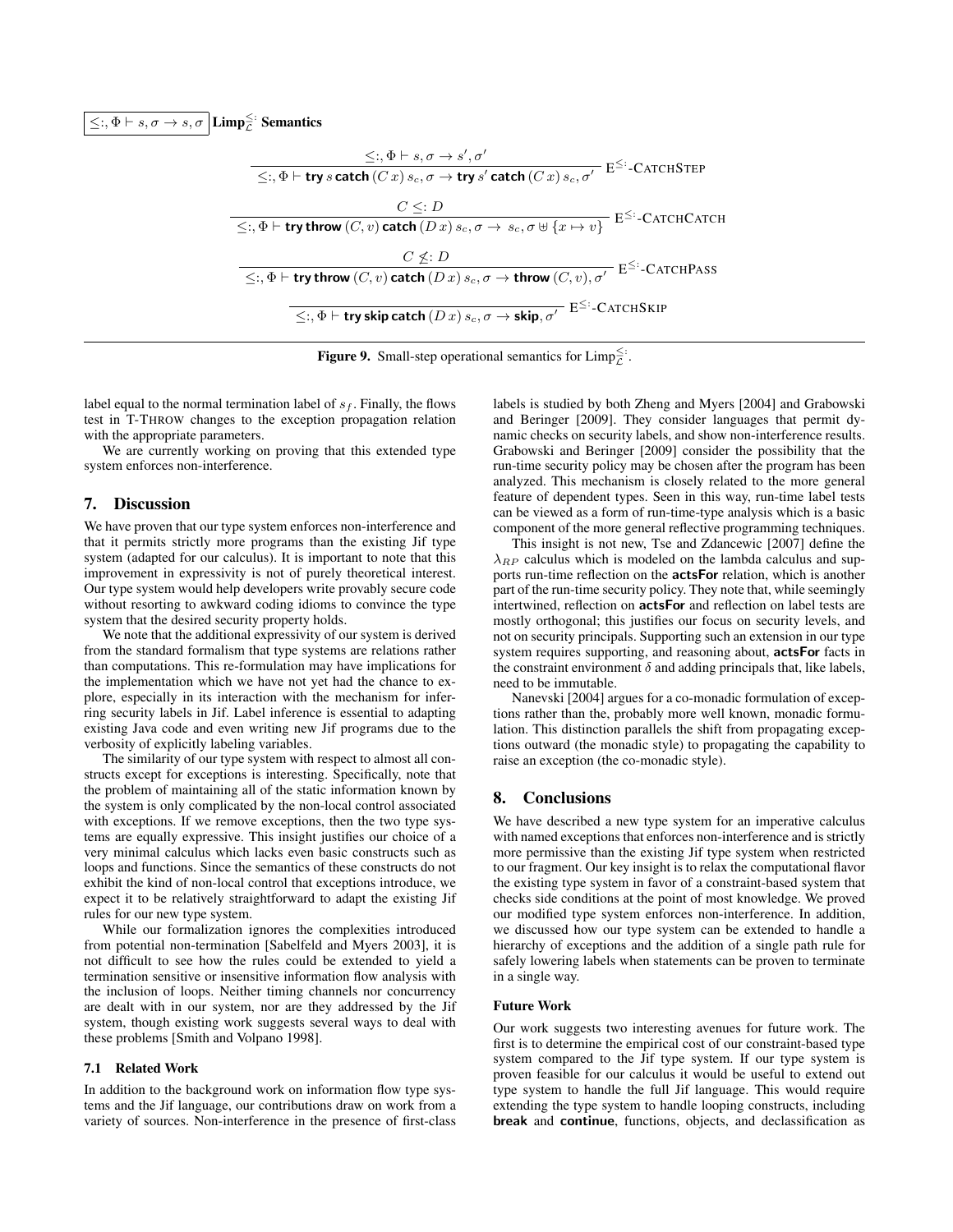well as converting our simplified label model to the decentralized label model.

Once the type system addresses the full Jif language, it will be interesting to see the effect that it has on programming in Jif. We have shown that our type system permits more programs but we do not yet understand how our type system interacts with label inference or how it compares to the current type system in terms of being efficiently checkable.

## References

- <span id="page-12-13"></span>Aslan Askarov and Andrei Sabelfeld. Tight enforcement of informationrelease policies for dynamic languages. In *CSF '09: Proceedings of the 2009 22nd IEEE Computer Security Foundations Symposium*, pages 43–59, Washington, DC, USA, 2009. IEEE Computer Society. ISBN 978-0-7695-3712-2. doi: http://dx.doi.org/10.1109/CSF.2009.22.
- <span id="page-12-8"></span>Cadar, Cristian and Dunbar, Daniel and Engler, Dawson. KLEE: Unassisted and Automatic Generation of High-Coverage Tests for Complex Systems Programs. In *Proceedings of OSDI*, 2008.
- <span id="page-12-9"></span>Adam Chlipala, Gregory Malecha, Greg Morrisett, Avraham Shinnar, and Ryan Wisnesky. Effective interactive proofs for higher-order imperative programs. In *ICFP '09: Proceedings of the 14th ACM SIG-PLAN international conference on Functional programming*, pages 79– 90, New York, NY, USA, 2009. ACM. ISBN 978-1-60558-332-7. doi: http://doi.acm.org/10.1145/1596550.1596565.
- <span id="page-12-23"></span>Stephen Chong and Andrew C. Myers. Decentralized robustness. In *CSFW '06: Proceedings of the 19th IEEE workshop on Computer Security Foundations*, pages 242–256, Washington, DC, USA, 2006. IEEE Computer Society. ISBN 0-7695-2615-2. doi: http://dx.doi.org/10.1109/ CSFW.2006.11.
- <span id="page-12-6"></span>Stephen Chong, Jed Liu, Andrew C. Myers, Xin Qi, K. Vikram, Lantian Zheng, and Xin Zheng. Secure web applications via automatic partitioning. In *Proceedings of the 21st ACM Symposium on Operating System Principles*, pages 31–44, 2007a.
- <span id="page-12-7"></span>Stephen Chong, K. Vikram, and Andrew C. Myers. SIF: Enforcing confidentiality and integrity in web applications. In *Proceedings of the 16th USENIX Security Symposium*, pages 1–16. USENIX Association, August 2007b.
- <span id="page-12-17"></span>Michael R. Clarkson, Stephen Chong, and Andrew C. Myers. Civitas: Toward a secure voting system. In *Proceedings of the IEEE Symposium on Security and Privacy*, pages 354–368. IEEE Computer Society, May 2008.
- <span id="page-12-3"></span>Michael Dalton, Hari Kannan, and Christos Kozyrakis. Raksha: a flexible information flow architecture for software security. In *ISCA '07: Proceedings of the 34th annual international symposium on Computer architecture*, pages 482–493, New York, NY, USA, 2007. ACM. ISBN 978-1-59593-706-3. doi: http://doi.acm.org/10.1145/1250662.1250722.
- <span id="page-12-19"></span>Dorothy E. Denning and Peter J. Denning. Certification of programs for secure information flow. *Commun. ACM*, 20(7):504–513, 1977. ISSN 0001-0782. doi: http://doi.acm.org.ezp-prod1.hul.harvard.edu/10.1145/ 359636.359712.
- <span id="page-12-1"></span>David Endler. The evolution of cross site scripting attacks. Technical report, iDEFENSE Labs, 2002.
- <span id="page-12-10"></span>Joseph A. Goguen and Jose Meseguer. Security policies and security models. In *Proceedings of the IEEE Symposium on Security and Privacy*, pages 11–20. IEEE Computer Society, April 1982.
- <span id="page-12-27"></span>Robert Grabowski and Lennart Beringer. Noninterference with dynamic security domains and policies. *13th Asian Computing Science Conference, Focusing on Information Security and Privacy*, 5913, 2009.
- <span id="page-12-11"></span>Nevin Heintze and Jon G. Riecke. The slam calculus: programming with secrecy and integrity. In *POPL '98: Proceedings of the 25th ACM SIGPLAN-SIGACT Symposium on Principles of Programming Languages*, pages 365–377, New York, NY, USA, 1998. ACM. ISBN 0- 89791-979-3. doi: http://doi.acm.org/10.1145/268946.268976.
- <span id="page-12-18"></span>Boniface Hicks, Kiyan Ahmadizadeh, and Patrick McDaniel. Understanding practical application development in security-typed languages. In *22nd Annual Computer Security Applications Conference (ACSAC)*, Miami, Fl, December 2006.
- <span id="page-12-5"></span>Jed Liu, Michael D. George, K. Vikram, Xin Qi, Lucas Waye, and Andrew C. Myers. Fabric: A platform for secure distributed computation and storage. In *Proceedings of the 22nd ACM Symposium on Operating Systems Principles (SOSP'09)*, October 2009.
- <span id="page-12-15"></span>Andrew C. Myers. JFlow: Practical mostly-static information flow control. In *Conference Record of the Twenty-Sixth Annual ACM Symposium on Principles of Programming Languages*, pages 228–241, New York, NY, USA, January 1999. ACM Press.
- <span id="page-12-20"></span>Andrew C. Myers and Barbara Liskov. A decentralized model for information flow control. In *Proceedings of the 16th ACM Symposium on Operating System Principles*, pages 129–142, New York, NY, USA, 1997. ACM Press.
- <span id="page-12-28"></span>Alexander Nanevski. *Functional Programming with Names and Necessity*. PhD thesis, Carnegie Mellon University, 2004.
- <span id="page-12-29"></span>Benjamin C. Pierce. *Types and programming languages*. MIT Press, Cambridge, MA, USA, 2002. ISBN 0-262-16209-1.
- <span id="page-12-16"></span>François Pottier and Vincent Simonet. Information flow inference for ml. *ACM Transactions on Programming Languages and Systems*, 25 (1):117–158, 2003. ISSN 0164-0925. doi: http://doi.acm.org/10.1145/ 596980.596983.
- <span id="page-12-21"></span>Andrei Sabelfeld and Andrew C. Myers. Language-based information-flow security. *IEEE Journal on Selected Areas in Communications*, 21(1), January 2003.
- <span id="page-12-25"></span>Geoffrey Smith and Dennis Volpano. Secure information flow in a multithreaded imperative language. In *POPL '98: Proceedings of the 25th ACM SIGPLAN-SIGACT Symposium on Principles of Programming Languages*, pages 355–364, New York, NY, USA, 1998. ACM. ISBN 0-89791-979-3. doi: http://doi.acm.org.ezp-prod1.hul.harvard.edu/10. 1145/268946.268975.
- <span id="page-12-0"></span>Zhendong Su and Gary Wassermann. The essence of command injection attacks in web applications. *SIGPLAN Notices*, 41(1):372–382, 2006. ISSN 0362-1340. doi: http://doi.acm.org/10.1145/1111320.1111070.
- <span id="page-12-12"></span>Stephen Tse and Steve Zdancewic. Run-time principals in informationflow type systems. *ACM Trans. Program. Lang. Syst.*, 30, November 2007. ISSN 0164-0925. doi: 10.1145/1290520.1290526. URL [http://portal.acm.org.ezp-prod1.hul.harvard.edu/](http://portal.acm.org.ezp-prod1.hul.harvard.edu/citation.cfm?id=1290520.1290526) [citation.cfm?id=1290520.1290526](http://portal.acm.org.ezp-prod1.hul.harvard.edu/citation.cfm?id=1290520.1290526).
- <span id="page-12-2"></span>Andrew van der Stock, Jeff Williams, and Dave Wichers. OWASP top 10, 2007.
- <span id="page-12-4"></span>P. Vogt, F. Nentwich, N. Jovanovic, E. Kirda, C. Kruegel, and G. Vigna. Cross-site scripting prevention with dynamic data tainting and static analysis. In *Network and Distributed System Security Symposium (NDSS '07)*, February 2007.
- <span id="page-12-14"></span>Dennis Volpano, Geoffrey Smith, and Cynthia Irvine. A sound type system for secure flow analysis. *Journal of Computer Security*, 4(3):167–187, 1996.
- <span id="page-12-22"></span>Glynn Winskel. *The formal semantics of programming languages: an introduction*. MIT Press, Cambridge, MA, USA, 1993. ISBN 0-262- 23169-7.
- <span id="page-12-26"></span>Lantian Zheng and Andrew C. Myers. Dynamic security labels and noninterference. In *Formal Aspects in Security and Trust*, Toulouse, France, August 2004.

## <span id="page-12-24"></span>A. Proofs

#### A.1 Type Safety

In this section we cover the basic type safety property, namely that "well-typed programs do not go wrong." We follow the standard progress and preservation approach presented by [Pierce](#page-12-29) [\[2002\]](#page-12-29).

<span id="page-12-30"></span>**Lemma 6** (Expression Safety). *If*  $\Gamma$ ,  $\delta$ ,  $l \vdash e : \tau$  *and*  $\Gamma \vdash \sigma$  *and*  $\Phi \vdash \delta \sigma$  <u>then</u>  $\Phi \vdash e, \sigma \Downarrow v$  and  $v : \tau$ .

*Proof.* By induction on the typing derivation.

T-VAR Immediate.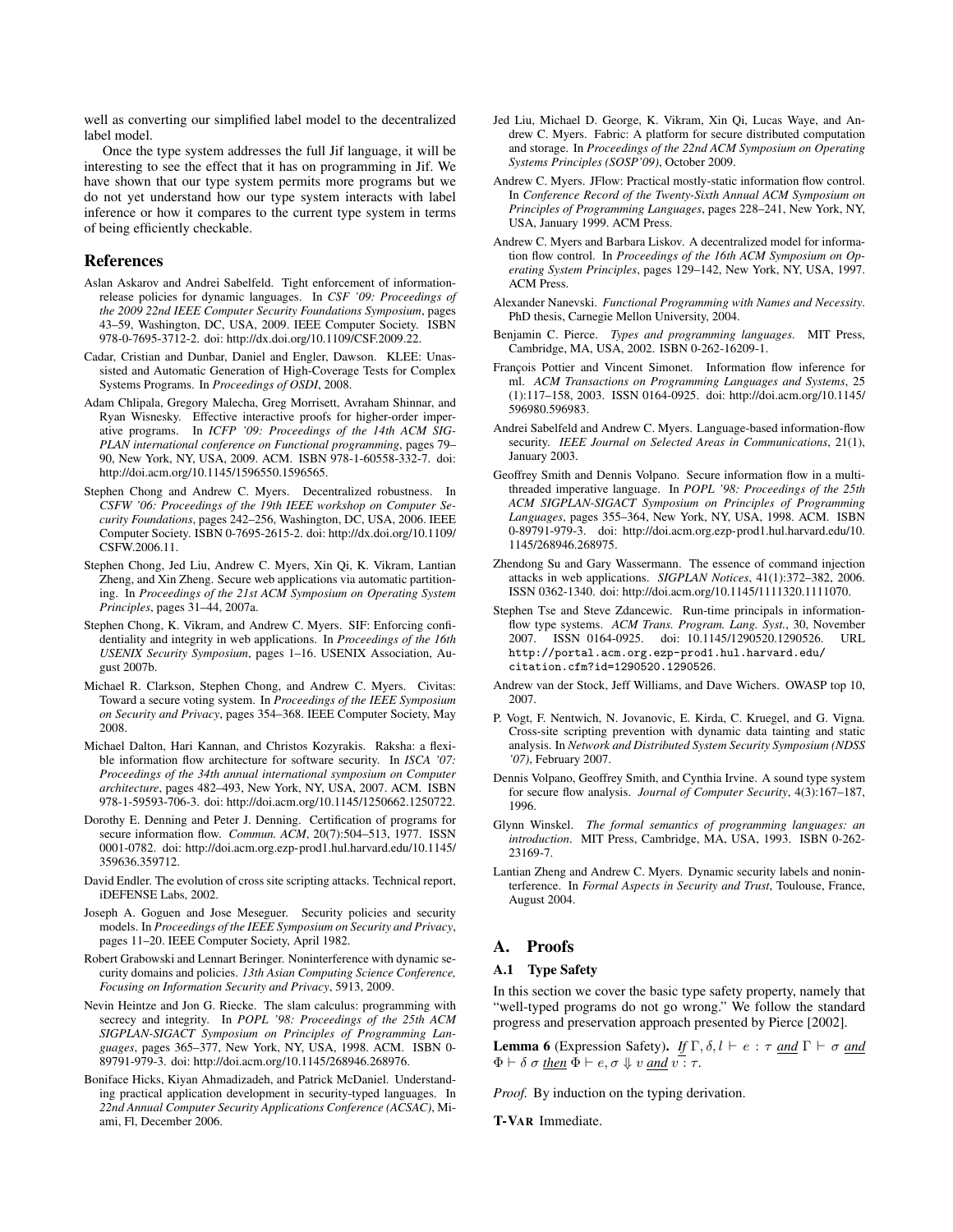T-INT Immediate.

T-LEVEL Immediate.

- **T-OP** From the inductive hypothesis, we know that both  $e_1$  and  $e_2$  evaluate to values  $v_1$  and  $v_2$  and that  $v_1$  : int and  $v_2$  : int. Since  $\oplus$  must be a total function from pairs of integers to pairs of integers, E-OP applies concluding the case.
- **T-FLOWS** From the inductive hypothesis, we know that both  $e_1$ and  $e_2$  evaluate to values  $v_1$  and  $v_2$  and that  $v_1$ : **label** and  $v_2$ : label. Therefore E-FLOWS applies concluding the case.

П

**Lemma 7** (Statement Progress). *If*  $\Gamma$ ,  $\delta$ ,  $A$ ,  $l' \vdash_l s$  *ok and*  $\Gamma \vdash \sigma$  $and \Phi \vdash \delta \sigma$  <u>*then*</u>  $s \in V$  <u>or</u> there <u>exists</u>  $s', \sigma'$  <u>such that</u>  $\Phi \vdash s, \sigma \rightarrow$  $\overline{s',\sigma'}.$ 

*Proof.* Induction on the typing derivation.

T-SKIP Immediate since skip is a value.

- T-THROW From inversion on the typing derivation we know that e is well-typed. If e is a value then **throw**  $(C, e)$  is a value which concludes the case. Otherwise, applying expression safety (Lemma [6\)](#page-12-30) we conclude that it evaluates to a value of type int. Thus, E-THROW applies.
- T-ASSIGN From expression safety (Lemma [6\)](#page-12-30) and the typing condition on e we know that  $\Phi \vdash e, \sigma \Downarrow_2 v$  such that the type of the components of  $v$  are integers. Thus, E-ASSIGN applies which concludes the case.
- **T-SEQ** If  $s_1 =$  **skip** or  $s_1 =$  **throw**  $(C, v')$ , then E-SEQSKIP or E-SEQTHROW applies concluding the case. If  $s_1 \notin V$ , by the inductive hypothesis it can take a step, so E-SEQSTEP applies concluding the case.
- **T-IF** If  $e$  is not a value, then expression safety (Lemma [6\)](#page-12-30) implies that it big-steps to a value and E-IFSTEP applies. If  $e$  is already a value, then, by the typing derivation, it must be an integer. Therefore E-IF applies concluding the case.
- **T-CATCH** If  $s =$  **skip** or  $s =$  **throw**  $(D, v)$ , then E-CATCHSKIP applies. If  $s =$  throw  $(C, v)$ , then E-CATCHCATCH applies. Otherwise,  $s \notin V$ , so E-CATCHSTEP applies where the step of s is implied by the inductive hypothesis.
- **T-FINALLY** If  $s \in V$ , then E-FINALLY applies. Otherwise, s can take a step by the inductive hypothesis and E-FINALLYSTEP applies concluding the case.
- T-SINGLEPATH Follows immediately from the inductive hypothesis.
- T-SINGLEPATHEX Follows immediately from the inductive hypothesis.

 $\Box$ 

<span id="page-13-0"></span>**Lemma 8** (Statement Preservation). *If*  $\Gamma$ ,  $\delta$ ,  $A$ ,  $l' \vdash_l s$  *ok and*  $\Gamma \vdash \sigma$  and  $\Phi \vdash \delta$   $\sigma$  and  $\Phi \vdash s, \sigma \rightarrow s', \sigma'$  then there exists  $\Gamma'$ ,  $\delta'$  *such that*  $\Gamma', \delta', \overline{A, l'} \vdash_l s'$  *ok and*  $\Gamma' \vdash \sigma'$  *and*  $\Phi \vdash \delta'$   $\overline{\sigma'}.$ 

*Proof.* By induction on the typing derivation.

T-SKIP Contradiction.

- T-THROW Inversion on the evaluation derivation reveals that the top rule is E-THROW. By expression safety, e evaluates to a value v of type int. Pick  $\Gamma' = \Gamma$  and  $\delta' = \delta$  and the the conclusions follow trivially from the premises.
- T-ASSIGN By E-ASSIGN, we know that the result is skip which is well-typed. From the typing derivation, we know that  $e$  has integer type, so by expression safety (Lemma [6\)](#page-12-30), we know that it reduces to an integer. Further, we know that  $\Gamma$  maps x to int. Since the rest of the store is unchanged, the well-typedness of

 $\sigma'$  follows. Pick  $\Gamma' = \Gamma$  and  $\delta' = \delta$  and the remainder of the conclusion follows trivially.

- **T-SEQ** Inversion on the evaluation relation. Pick  $\Gamma' = \Gamma$  and  $\delta' = \delta$  and the side conditions follow.
	- **E-SEQSTEP** By induction, we know that the resulting  $s'_1$  is well-typed and preserves the well-typedness of the store, i.e.  $\sigma'$  is well-typed. The well-typedness of  $s_1$ ;  $s_2$  is established by T-SEQ where its premises are satisfied by the inductive hypothesis and the second premise of T-SEQ.
	- **E-SEQSKIP** The well-typedness of  $\sigma'$  follows immediately since  $\sigma' = \sigma$ . The well-typedness of s' follows from the second premise of T-SEQ.
	- **E-SEQTHROW** The well-typedness of  $\sigma'$  follows immediately since  $\sigma' = \sigma$ . The well-typedness of s' follows from the first premise of T-SEQ.
- **T-IF** Inversion on the evaluation relation. Pick  $\Gamma' = \Gamma$ .
	- **E-If** If e reduces to a non-zero value then pick  $\delta' = \delta \wedge$  $implies(e)$ . The well-typedness of the resulting term is immediate from the premise of T-IF. The conservativeness of implies implies the  $\Phi \vdash \delta'$ . Otherwise, pick  $\delta' = \delta$ , and the well-typedness follows from the premise of T-IF. The remainder of the conclusions are immediate.
- T-CATCH Inversion on the evaluation relation.
	- E-CATCHSTEP By induction, we know that the resulting  $s'$ is well-typed and preserves the well-typedness of the store, i.e.  $\sigma'$  is well-typed. The typing of try s' catch(C x) se is established by T-CATCH where its premises are satisfied by the inductive hypothesis and the premises of T-CATCH.
	- E-CATCHPASS The well-typedness of the the resulting term is immediate from the premises to T-CATCH and the welltypedness of the store is immediate since  $\sigma' = \sigma$ .
	- E-CATCHCATCH The well-typedness of the resulting term follows from applying the inductive hypothesis to  $s_e$ . The preconditions are satisfied when  $\Gamma$  is extended with the value carried by the exception which is the  $\Gamma'$  to pick to satisfy the conclusion.
- T-FINALLY Inversion on the evaluation relation.
	- E-FINALLYSTEP By induction, we know that the resulting  $s'$ is well-typed and preserves the well-typedness of the store, i.e.  $\sigma'$  is well-typed. The well-typedness of try s' finally  $s_f$ is established by T-FINALLY where its premises are satisfied by the inductive hypothesis and the premises of T-FINALLY.
	- E-FINALLY The well-typedness of the resulting term is established by T-SEQ with the second premise satisfied by the transitivity of  $\sqsubseteq$  and the well-typedness of s. The first premise follows from the well-typedness of  $s_f$ .
- T-SINGLEPATH Follows immediately from the inductive hypothesis.
- T-SINGLEPATHEX Follows immediately from the inductive hypothesis.

 $\Box$ 

## A.2 Non-interference

We prove non-interference using the proof technique developed by [Pottier and Simonet](#page-12-16) [\[2003\]](#page-12-16). We construct an extended language  $\lim_{\mathcal{L}}^2$  which is capable of simultaneously evaluating two  $\lim_{\Gamma}$  programs. This language defines the following additional constructs.

Double Statements 
$$
s^2 \in S^2
$$
 ::=  $\langle s|s \rangle | s$   
Double Values  $v^2 \in V^2$  ::=  $\langle v_1|v_2 \rangle | v$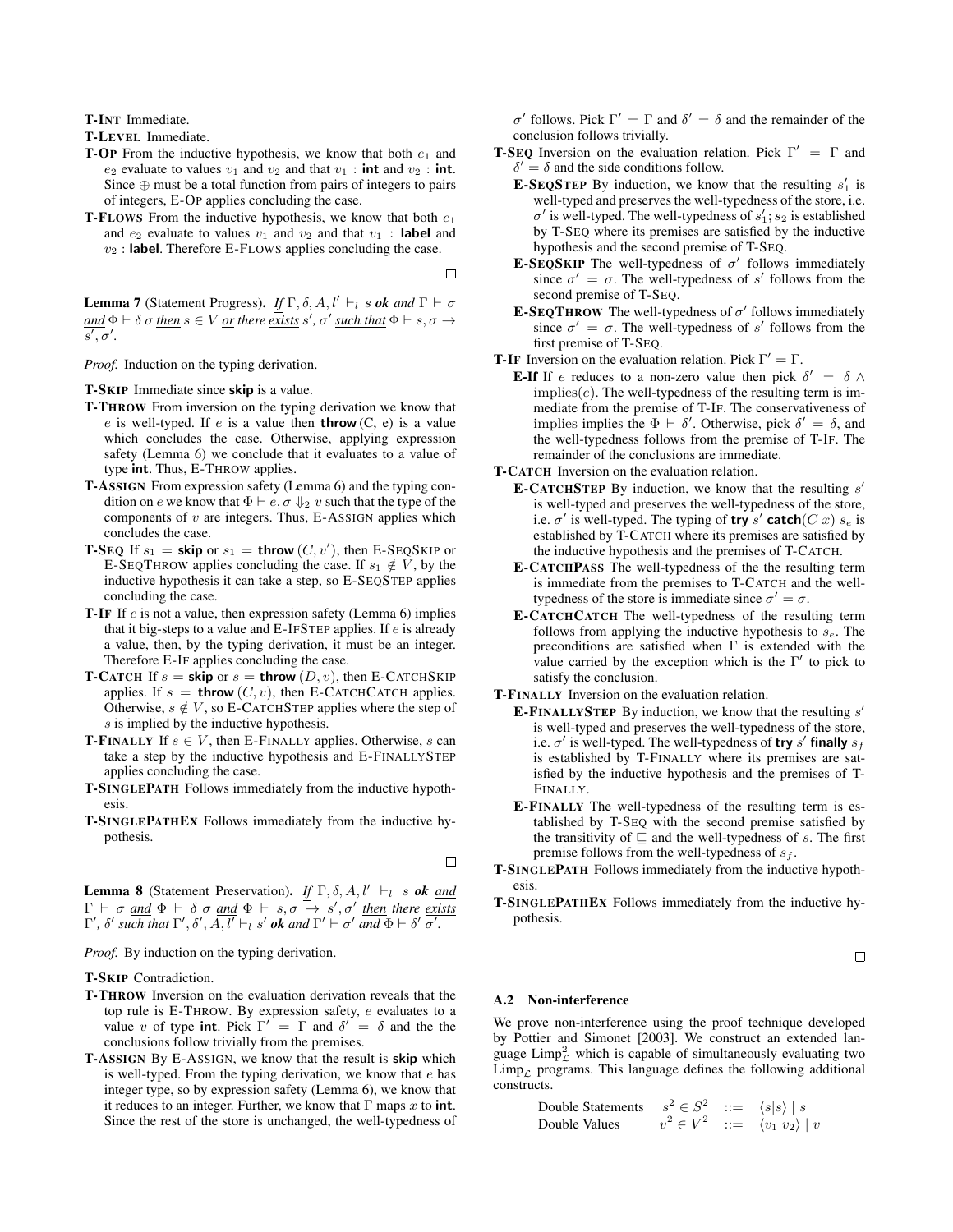We use the sets  $S^2$ , and  $V^2$  to denote statements and values in  $\mathrm{Limp}_\mathcal{L}^2$  which are super sets of S and V respectively. Note that pair constructors combine  $\lim_{\rho}$  statements or values which means that we do *not* allow statements with multiple levels of paired commands such as  $\langle \langle s_1|s_2 \rangle | s_3 \rangle$ . Further, note that a throw statement that contains a pair value such as **throw**  $(C, \langle 1|0 \rangle)$  is *not* a value.

We access elements of pair and conservatively construct pairs using the following projection and construction operations.

$$
\lfloor s^2 \rfloor_i = \begin{cases} s_i & \text{if } s^2 = \langle s_1 | s_2 \rangle \\ s^2 & \text{otherwise} \end{cases}
$$

$$
\langle \langle v_1 | v_2 \rangle \rangle = \begin{cases} v_1 & \text{if } \lfloor v_1 \rfloor_1 = \lfloor v_2 \rfloor_2 \\ \langle \lfloor v_1 \rfloor_1 \rfloor \lfloor v_2 \rfloor_2 \rangle & \text{otherwise} \end{cases}
$$

$$
(\sigma_1 \uplus \sigma_2)(x) = \begin{cases} \sigma_1(x) & \text{if } \sigma_1(x) = \sigma_2(x) \\ \langle \sigma_1(x) | \sigma_2(x) \rangle & \text{otherwise} \end{cases}
$$

The semantics of the extended language are given in Figure [11.](#page-15-0) We define these semantics by extracting  $\lim_{\varepsilon}$  statements and evaluating them with the standard  $\lim_{\varepsilon}$  semantics. In subsequent proofs, we will simply annotate the  $\lim_{\varepsilon}$  evaluation rules with  $a<sup>2</sup>$  to correspond to a combination of  $\overline{E}^2$ -LIFT and  $E<sup>2</sup>$ -Xxx. For example, we will say  $E^2$ -ASSIGN to mean  $E^2$ -LIFT and E-ASSIGN.

## A.2.1 Soundness & Adequacy

We begin by showing that our extended language is able to simulate the behavior of two simultaneously executing  $\lim_{\varepsilon}$  programs. Soundness states that reduction in  $\text{Limp}_\mathcal{L}^2$  results in a value and store that, when projected, are the same as the projections of the original term run using standard  $\lim_{C}$  semantics.

<span id="page-14-0"></span>**Lemma 9** (Expression Representation Soundness). *For all*  $e \in E$ ,  $if \Phi \vdash e, \sigma \Downarrow_2 v$  <u>*then*</u>  $\Phi \vdash e, [\sigma]_1 \Downarrow [v]_1$  and  $\Phi \vdash e, [\sigma]_2 \Downarrow [v]_2$ .

*Proof.* Induction on the evaluation derivation.

 $E^2$ -VALUE Follows immediately.

 $E^2$ -VAR Follows immediately.

- $\mathbf{E}^2$ -OP By the inductive hypothesis, the values  $|v_i|_j$  are accurate with the single evaluation semantics. From this, the conclusion follows immediately from the definition of  $|\cdot|_i$ .
- $\mathbf{E}^2$ -FLOWS Same as  $\mathbf{E}^2$ -OP except that  $\oplus$  is replaced by  $\sqsubseteq$ .

<span id="page-14-1"></span>Theorem 10 (Statement Representation Soundness). *For all* s ∈  $S^2$ , if  $\Phi \vdash s, \sigma \rightarrow_2^* s', \sigma'$  <u>then</u>  $\Phi \vdash \lfloor s \rfloor_1, \lfloor \sigma \rfloor_1 \rightarrow^* \lfloor \overline{s'} \rfloor_1, \lfloor \sigma' \rfloor_1$  $\underline{and} \overline{\Phi} \vdash [s]_2, [\sigma]_2 \rightarrow^* [s']_2, [\sigma']_2.$ 

*Proof.* We perform induction on the evaluation derivation. The case for  $\overline{E}^2$ -REFL follows immediately. For  $E^2$ -TRANS, we consider the cases of the Limp<sub>c</sub> evaluation. If we can show that each small-steps in step with the pair of single evaluations then the conclusion will follow from the inductive hypothesis. Consider the cases.

- $E^2$ -PAR By  $E^2$ -PAR, we evaluate the left and right side for a step and return the paired command. Therefore, the result is immediate from the definition of  $|\cdot|_i$  and  $\langle \cdot | \cdot \rangle$ .
- $E^2$ -IFSTRUCT Applying expression soundness (Lemma [9\)](#page-14-0) shows that the evaluation of  $e$  in the left and right projections of the store result in the same values as the left and right projections of the evaluation in the squared semantics. The conclusion then follows immediately from the premises to  $E^2$ -IFSTRUCT.
- E<sup>2</sup>-THROWSTRUCT Applying expression soundness (Lemma [9\)](#page-14-0) shows that the evaluation of e in the left and right projections of the store result in the same values as the left and right projection of the evaluation in the squared semantics. This concludes the case.
- $E^2$ -SEQSTRUCT This follows immediately from the premises of  $E^2$ -SeqStruct.
- $E^2$ -CATCHSTRUCT This follows immediately from the premises of E<sup>2</sup>-CatchStruct.
- $E^2$ -FINALLYSTRUCT This follows directly from the premises of E<sup>2</sup>-FinallyStruct.
- $E^2$ -LIFT If a rule from the standard semantics applies s must be a single command. Picking the left and right projections after evaluation is the same as evaluating in the restricted stores. Cases which include expressions appeal to expression soundness (Lemma [9\)](#page-14-0).

 $\Box$ 

 $\Box$ 

Adequacy states the other direction, that evaluating two terms in the basic  $\lim_{\mathcal{L}}$  semantics is the same as joining them and their stores and evaluating the result using  $\text{Limp}_\mathcal{L}^2$  semantics.

<span id="page-14-2"></span>**Theorem 11** (Representation Adequacy). *If*  $\Phi \vdash s_1, \sigma_1 \rightarrow s'_1, \sigma'_1$  $\underline{and} \Phi \vdash s_2, \sigma_2 \rightarrow s'_2, \sigma'_2$  <u>then</u>  $\Phi \vdash \overline{\langle s_1 | s_2 \rangle}, \sigma_1 \uplus \sigma_2 \rightarrow_2$  $\overline{\langle s_1' | s_2' \rangle}, \sigma_1' \uplus \sigma_2'.$ 

*Proof.* Follows immediately from  $E^2$ -PAR.

Combining Theorems [10](#page-14-1) and [11](#page-14-2) will allow us to take lemmas stated about  $\text{Limp}_\mathcal{L}^2$  programs and apply them to  $\text{Limp}_\mathcal{L}$  programs.

## A.2.2 Extended Type System

 $\Box$ 

The type system for  $\lim_{\mathcal{L}} p_{\mathcal{L}}^2$  is almost identical to that of  $\lim_{\mathcal{L}} p_{\mathcal{L}}$ except that we have to restrict the use of the parallel construct. To do this, we parameterize the typing rules by the label of the observer. The new judgment has the following form:

$$
\Gamma, \delta, A, l' \vdash^o_l s \textbf{ ok}
$$

Where  $o$  is the label at which external observations occur. Thus, our non-interference property will show that information not accessible by o does not leak into variables that can be read by o. The typing rules for  $\lim_{\mathcal{L}}^2$  are given in Figure [12.](#page-16-0)

Simple inspection of the rules of the type system reveal that all well-typed  $\lim_{\mathcal{L}}$  programs are well-typed in  $\lim_{\mathcal{L}} p_{\mathcal{L}}^2$  and similarly that the left and right projections of all well-typed  $\text{Limp}_\mathcal{L}^2$  programs are well-typed in  $\lim_{\Gamma}$ .

<span id="page-14-3"></span>**Lemma 12** (Type System Adequacy). *If*  $\Gamma$ ,  $\delta$ ,  $A$ ,  $l' \vdash_l s$  *ok then for all*  $o. \Gamma, \delta, A, l' \vdash_l^o s \mathbf{ok}$ *.* 

*Proof.* Induction on the typing derivation. In particular, note that s does not contain any parallel statements and that the  $\lim_{\mathcal{L}}$  type system does not mention  $\alpha$ system does not mention o.

**Lemma 13** (Type System Soundness). *If*  $\Gamma$ ,  $\delta$ ,  $A$ ,  $l' \vdash_l^o s$  *ok then*  $\Gamma$ ,  $\delta$ ,  $A$ ,  $l' \vdash_l |s|_1$  *ok* and  $\Gamma$ ,  $\delta$ ,  $A$ ,  $l' \vdash_l |s|_1$  *ok*.

*Proof.* Induction on the typing derivation. In particular, note that we can use all of the same intermediate results to reconstruct a typing derivation for the projections of s. $\Box$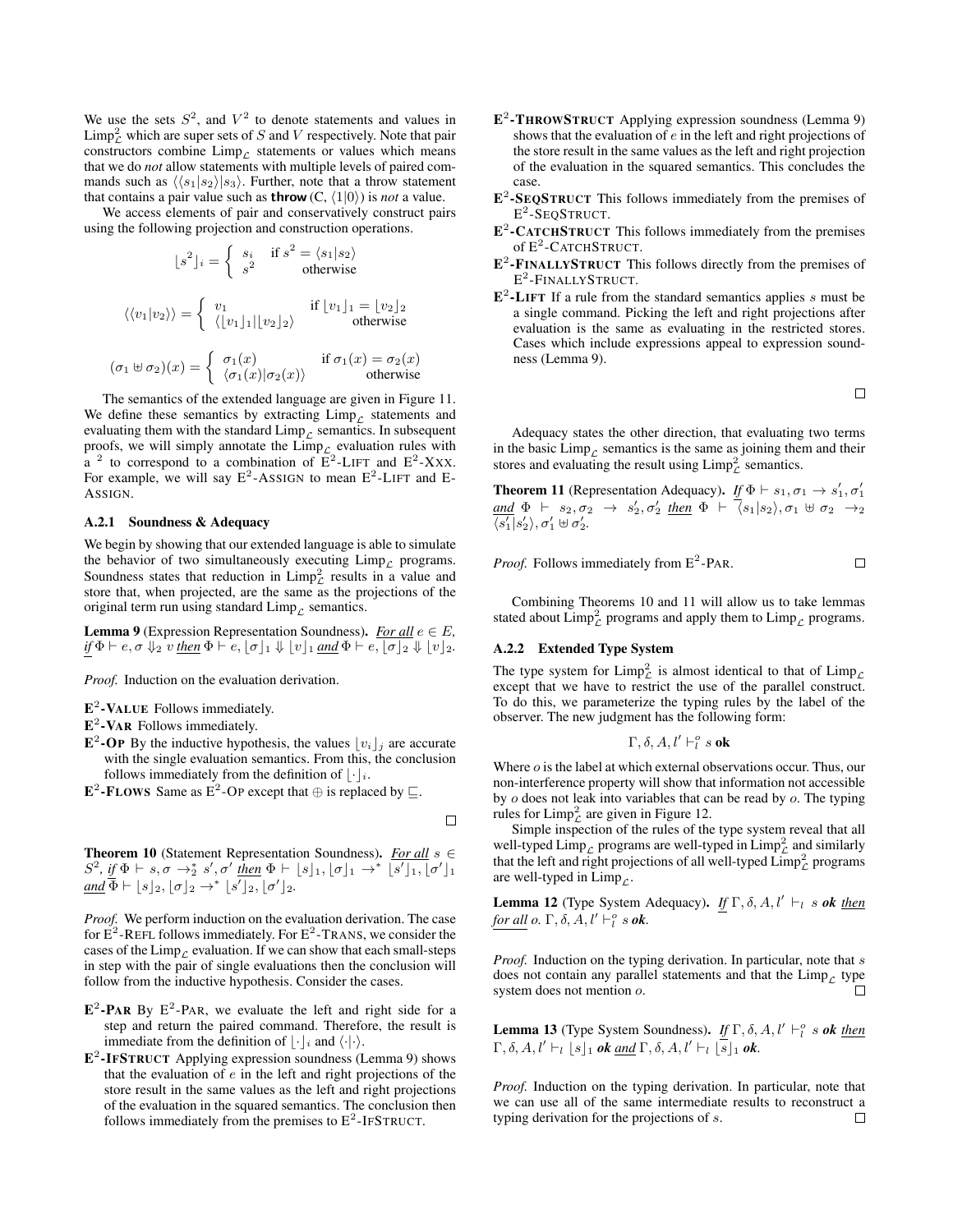$\boxed{\Phi \vdash e, \sigma \Downarrow_2 v}$  Expression Semantics

$$
\frac{x \mapsto v \in \sigma}{\Phi \vdash v, \sigma \Downarrow_2 v} \mathbf{E}^2\text{-Value} \qquad \qquad \frac{x \mapsto v \in \sigma}{\Phi \vdash x, \sigma \Downarrow_2 v} \mathbf{E}^2\text{-VAR}
$$

$$
\Phi \vdash e_i, \sigma \Downarrow_2 v_i
$$
\n
$$
\Phi \vdash e_i, \sigma \Downarrow_2 v_i
$$
\n
$$
\Phi \vdash [v_1]_i \sqsubseteq [v_2]_i \rightarrow u_i = 1
$$
\n
$$
\Phi \vdash [v_1]_i \sqsubseteq [v_2]_i \rightarrow u_i = 1
$$
\n
$$
\Phi \vdash [v_1]_i \sqsubseteq [v_2]_i \rightarrow u_i = 0
$$
\n
$$
\Phi \vdash e_1 \oplus e_2, \sigma \Downarrow_2 v
$$
\n
$$
\Phi \vdash e_1 \sqsubseteq e_2, \sigma \Downarrow_2 \langle u_1 | u_2 \rangle
$$
\n
$$
\Phi \vdash e_1 \sqsubseteq e_2, \sigma \Downarrow_2 \langle u_1 | u_2 \rangle
$$

$$
\Phi \vdash e_1 \oplus e_2, \sigma \Downarrow_2 v \qquad \Phi \vdash e_1 \sqsubseteq e_2, \sigma \Downarrow_2 \langle u_1 | u_2 \rangle
$$
\n
$$
\Phi \vdash e_3 \oplus \neg \frac{1}{2} v \qquad \Phi \vdash e_4 \oplus e_3 \wedge \frac{1}{2} v
$$
\n
$$
\Phi \vdash \text{if } i_1 \text{ then } s_1 \text{ else } s_2, [\sigma]_1 \rightarrow s'_1, \sigma'_1
$$
\n
$$
\Phi \vdash e, \sigma \Downarrow_2 \langle i_1 | i_2 \rangle \qquad \Phi \vdash \text{if } i_2 \text{ then } s_1 \text{ else } s_2, [\sigma]_2 \rightarrow s'_2, \sigma'_2
$$
\n
$$
\Phi \vdash \text{if } e \text{ then } s_1 \text{ else } s_2, \sigma \rightarrow_2 \langle s'_1 | s'_2 \rangle, \sigma'_1 \oplus \sigma'_2
$$
\n
$$
\Phi \vdash \text{then } s_1 \text{ else } s_2, \sigma \rightarrow_2 \langle s'_1 | s'_2 \rangle, \sigma'_1 \oplus \sigma'_2
$$
\n
$$
\Phi \vdash \text{then } s_1 \text{ else } s_2, \sigma \rightarrow_2 \langle s'_1 | s'_2 \rangle, \sigma'_1 \oplus \sigma'_2
$$
\n
$$
\Phi \vdash \text{then } \forall v_1 | v_2 \rangle
$$
\n
$$
\Phi \vdash \text{then } s_1 \text{ else } s_2, \sigma \rightarrow_2 \langle s'_1 | s'_2 \rangle, \sigma'_1 \oplus \sigma'_2
$$
\n
$$
\Phi \vdash \text{then } \forall v_1 | v_2 \rangle
$$
\n
$$
\Phi \vdash v_1 | v_2 \rangle
$$
\n
$$
\Phi \vdash \text{then } \forall v_1 | v_2 \rangle, s_2, \sigma \rightarrow_2 \langle s'_1 | s'_2 \rangle, \sigma'_1 \oplus \sigma'_2
$$
\n
$$
\Phi \vdash \text{then } v_1 | v_2 \rangle \text{ catch } (C, v) s_e, [\sigma]_1 \rightarrow s_1, \sigma'_1
$$
\n
$$
\Phi \vdash \text{try } v_2 \text{ catch } (C, v) s_e, [\sigma]_2 \rightarrow s_2, \sigma'_2
$$
\n<math display="</math>

<span id="page-15-0"></span>
$$
\frac{\Phi \vdash s, \sigma \rightarrow_2 s', \sigma' \qquad \Phi \vdash s', \sigma' \rightarrow_2^* v, \sigma''}{\Phi \vdash s, \sigma \rightarrow_2^* v, \sigma''} \; \mathbf{E}^2\text{-Transr*}
$$

**Figure 11.** Operational semantics for  $\text{Limp}_\mathcal{L}^2$  and transitive closure evaluation.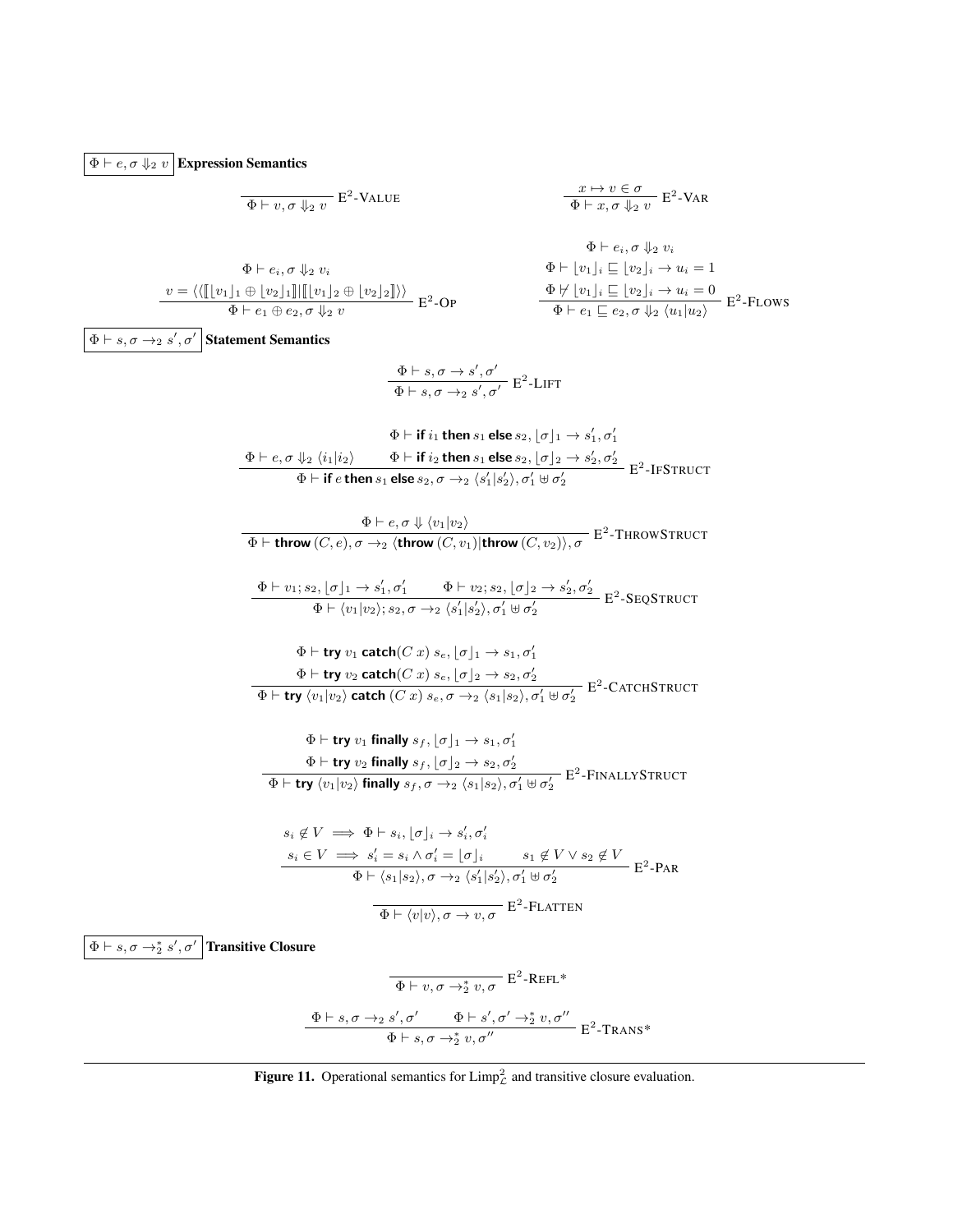Γ, δ, Α, ι′  $\vdash^o_l s$  ok  $\big|$  Statement Typing Rules for Limp $^2_{\mathcal{L}}$  $\delta \vdash l \sqsubseteq l'$  $\frac{\sigma}{\Gamma, \delta, A, l' \vdash_l^o \text{skip of}} \mathsf{T}^2\text{-}\mathsf{SKIP}$  $\Gamma(x) = \text{int}\{l_x\}$  $\Gamma, \delta, l_x \vdash e : \mathsf{int}$  $\delta \vdash l \sqsubseteq l_x$  $\delta \vdash l \sqsubseteq l'$  $\overline{\Gamma}$ ,  $\delta$ ,  $A$ ,  $l' \vdash_l^o x := e$ **ok**  $T^2$ -ASSIGN  $\frac{\Gamma, \delta, A, l' \vdash_l^o s_1 \text{ ok}}{\Gamma, \delta, A, l'' \vdash_l^o s_1; s_2 \text{ ok}}$  T<sup>2</sup>-SEQ  $\Gamma$ ,  $\delta$ ,  $l' \vdash e : \textbf{int}$   $\Gamma$ ,  $\delta$ ,  $A$ ,  $l'' \vdash_{l \sqcup l'}^o s_2 \textbf{ok}$  $\Gamma, \delta \wedge implies (e), A, l'' \vdash^o_{l \sqcup l'} s_1$  ok  $\frac{1}{\Gamma}$ ,  $\delta$ ,  $A$ ,  $l''$   $\vdash_l^o$  if e then  $s_1$  else  $s_2$  ok  $T^2$ -IF  $C \mapsto_{lc} \text{int}\{l_x\} \in A$  $\frac{\Gamma, \delta, l_x \vdash e : \textbf{int}}{\Gamma, \delta, A, l' \vdash_l^o \textbf{throw}(C, e) \textbf{ok}}$  T<sup>2</sup>-Throw  $\delta \vdash l \sqsubset l_x$  $x \notin \text{dom}(\Gamma)$  $\Gamma, \delta, A[C \mapsto_{l_C} \textbf{int}\lbrace l_x \rbrace], l' \vdash_l^o s \textbf{ ok}$  $x: \mathsf{int}\{l_x\} :: \Gamma, \delta, A, l' \vdash^o_{l_C} s_e$  ok  $\frac{1}{\Gamma, \delta, A, l' \vdash_l^o \text{ try } s \text{ catch } (C x) s_e \text{ ok}}$  T<sup>2</sup>-CATCH  $\Gamma$ ,  $\delta$ ,  $A'$ ,  $l' \vdash_l^o s$  ok  $\qquad \Gamma$ ,  $\delta$ ,  $A$ ,  $l'' \vdash_l^o s_f$  ok  $\delta \vdash A\setminus l'' = A'$   $\delta \vdash l'' \sqsubseteq l'$  $\frac{T_1 \sqrt{1 + T_1}}{\Gamma, \delta, A, l' \vdash_l^o \text{ try } s \text{ finally } s_f \text{ ok}}$  T<sup>2</sup>-FINALLY  $\Gamma, \delta, \bullet, l'' \vdash_l^o s \text{ ok} \qquad \delta \vdash l \sqsubseteq l'$  $\frac{1}{\Gamma, \delta, A, l' \vdash_l^o s \text{ ok}}$  T<sup>2</sup>-SINGLEPATH  $C \mapsto_{l_C} \text{int}\{l_x\} \in A$  $\Gamma, \delta, \{C \mapsto_{l_C'} \mathsf{int}\{l'_x\}\}, \emptyset \vdash_l^o s \mathsf{ok}$  $\frac{\delta \vdash l \sqsubseteq l_C \qquad \delta \vdash l'_x \sqsubseteq l_x}{\Gamma, \delta, A, l' \vdash^o_l s \mathbf{ok}}$  T<sup>2</sup>-SINGLEPATHEX  $\frac{\Gamma, \delta, A, l' \vdash_{l \sqcup o} s_i \mathbf{ok}}{\Gamma, \delta, A, l' \vdash_l^o \langle s_1 | s_2 \rangle \mathbf{ok}}$  T<sup>2</sup>-Par

<span id="page-16-0"></span>

### A.2.3 Non-interference

Our definitions will require a judgment that states when a store in the squared semantics is consistent with a typing environment and constraint set. We write:

$$
\Gamma, \Phi \vdash^o \sigma \mid \sigma \text{ is consistent at } o
$$

$$
\Gamma, \Phi \vdash^{\circ} \sigma \triangleq \forall x : \tau \{l\} \in \Gamma. \ \Phi \vdash [\sigma]_1(l) \sqsubseteq o \land \Phi \vdash [\sigma]_2(l) \sqsubseteq o \implies \sigma(x) \in V
$$

A store is consistent at some observation label o if an observer that can only read values protected by labels that can flow to o can only observe singleton values. In the above statement, we use  $\sigma(l)$  to denote the level of l which might depend on  $\sigma$ .

<span id="page-16-2"></span>Lemma 14 (Indistinguishability of Expressions). *For all labels* o*, if*  $\Gamma$ ,  $\delta$ ,  $l \vdash e : \tau$  *and*  $\Phi \vdash \delta \sigma$  *and*  $\Gamma \vdash \sigma$  *and*  $\overline{\Gamma, \Phi \vdash}^o \sigma$  *and*  $\overline{\Phi} \vdash e, \sigma \Downarrow_2 v \text{ and } \Phi \vdash l \sqsubseteq o \text{ then } v \in V.$ 

*Proof.* Proof by induction on the typing derivation.

- **T<sup>2</sup>-VAR By E-VAR, the result is the mapping of x in**  $\sigma$ **. By T<sup>2</sup>-**VAR,  $\Gamma(x) = \tau \{l'\}\$ and  $\delta \vdash l' \sqsubseteq l$ . Therefore,  $\delta \vdash l' \sqsubseteq o$  so, by the consistency of the store, the value in  $\sigma$  is not a pair value.  $T^2$ -INT Immediate by  $E^2$ -VALUE.
- $T^2$ -LEVEL Immediate by  $E^2$ -VALUE.
- **T<sup>2</sup>-OP,T<sup>2</sup>-FLOWS** From T<sup>2</sup>-OP, we know  $\Phi$   $\vdash e_1, \sigma \Downarrow_2 v_1$ and  $\Phi \vdash e_2, \sigma \Downarrow_2 v_2$ . By the inductive hypothesis, we know that both  $v_1, v_2 \in V$ ; therefore,  $\langle \langle [v_1 \oplus v_2] | [v_1 \oplus v_2] \rangle \rangle =$  $[v_1 \oplus v_2] \in V$  since  $\oplus$  is a total function.

 $\Box$ 

We prove two simple lemmas before showing the indistinguishability of statements.

<span id="page-16-1"></span>**Lemma 15** (Possible Statement Return Values). *If*  $\Gamma$ ,  $\delta$ ,  $A$ ,  $l' \vdash_l^o$ s *ok* and  $l \neq \emptyset$  and  $\Phi \vdash s, \sigma \rightarrow^* v, \sigma'$  and  $\Phi \vdash \delta \sigma$  then the *following are true:*

- *if* skip  $\in v$  <u>then</u>  $l' \neq \emptyset$
- *if* throw  $(C, v') \in v$  <u>then</u> there <u>exists</u>  $l_C$ ,  $l_x$  <u>such that</u>  $C \mapsto_{l_C}$  $\overline{\text{int}}\{l_{x}\}\in A$  and  $\delta\vdash l\sqsubset l_{C}$  and  $\delta\vdash l\sqsubset l_{x}$ .

*Proof.* Induction on the typing derivation.

- **T**<sup>2</sup>-SKIP By the evaluation relation,  $v =$  skip. If  $l \neq \emptyset$  and  $\delta \vdash l \sqsubseteq l'$  then  $l' \neq \emptyset$ .
- **T<sup>2</sup>-THROW** By the evaluation relation,  $v =$  **throw**  $(C, v)$ , and the conclusions follows immediately from the side conditions.
- $T^2$ -ASSIGN Same as  $T^2$ -SKIP.
- $T^2$ -SEQ From the evaluation derivation we know that there exists  $v_1$  such that  $\Phi \vdash s_1, \sigma \rightarrow^* v_1, \sigma_1$ . Now we show the two conclusions:
	- If skip  $\in v_1$  then part of the evaluation reduces to  $s_2$ . Again by considering the evaluation derivation, we know that there exists a  $v_2$  such that  $\Phi \vdash s_2, \sigma_1 \rightarrow^* v_2, \sigma_2$ . Since  $v_2$  is the result, we can apply the inductive hypothesis directly to prove the conclusion.
	- If throw  $(C, v') \in v_1$  then by the inductive hypothesis applied to  $s_1$  we know that there exists  $l_C$  and  $l_x$  such that  $C \mapsto_{l_C} \text{int}\{l_x\} \in A$ . The additional conclusions are the direct result of the inductive hypothesis.
- $T^2$ -IF Since the evaluation relation will reduce this to some combination of  $s_1$  and  $s_2$ , the result follows from applying the inductive hypothesis to the subterms.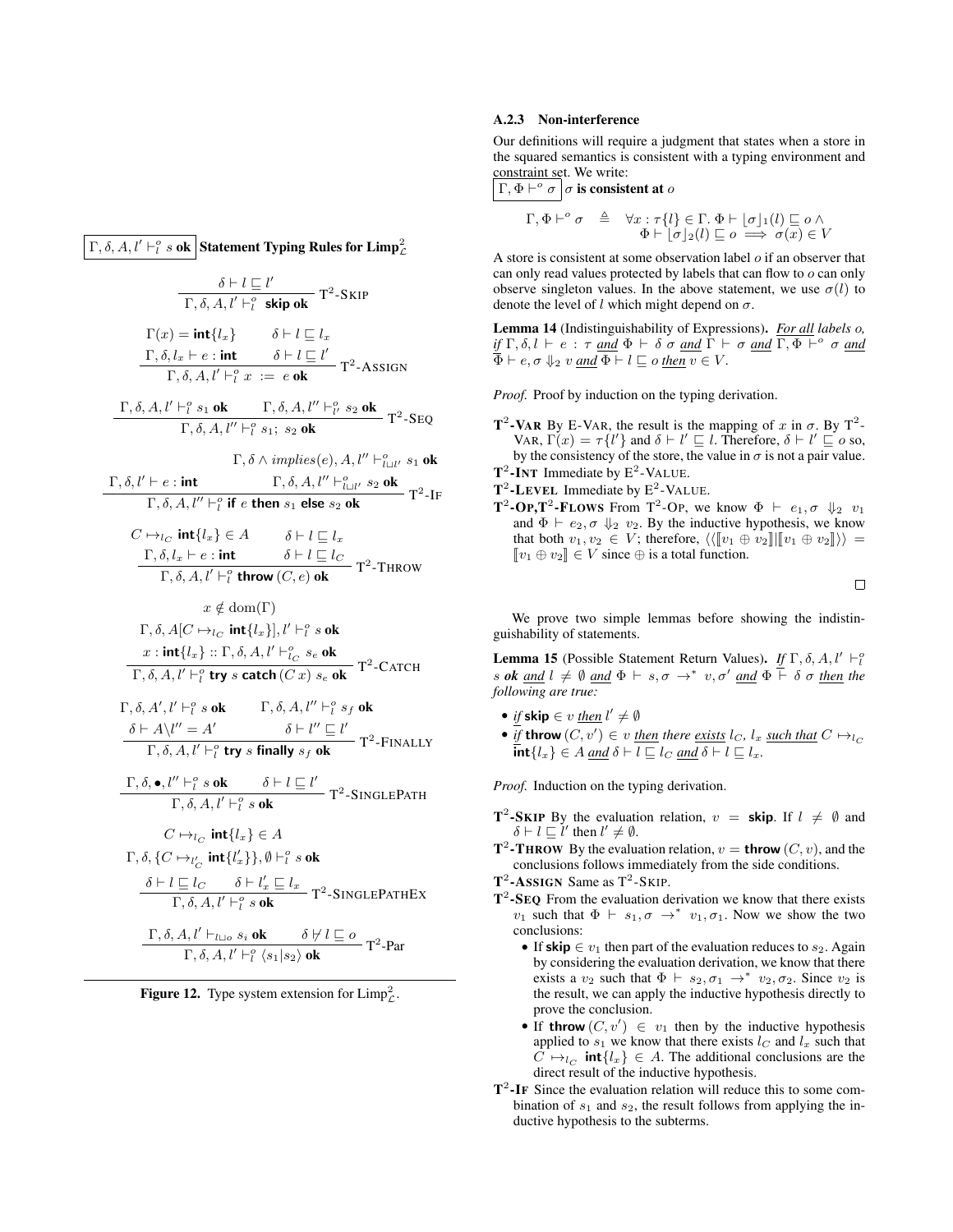- **T<sup>2</sup>-CATCH** Consider the possible results v such that  $\Phi \vdash s, \sigma \rightarrow_2^*$  $v, \sigma'$ . If skip  $\in v$  then the result follows from the inductive hypothesis since the side condition on the label  $l$  is justified because  $T^2$ -CATCH requires that the program counter of normal termination flows into  $l'$ . If **throw**  $(C, v') \in v$  then the result follows by applying the inductive hypothesis to the catch body.
- $T^2$ -FINALLY From the evaluation derivation we know that there exists  $v_1$  such that  $\Phi \vdash s, \sigma \rightarrow_2^* v_1, \sigma_1$  and a  $v_2$  such that  $\Phi \vdash s_f, \sigma_1 \rightarrow_2^* v_2, \sigma'.$ 
	- If skip  $\in v_2$  then the result follows immediately from the inductive hypothesis applied to s.
	- If throw  $(C, v') \in v_1$  then the result follows immediately from the inductive hypothesis applied to  $s_f$ .
- $T^2$ -SINGLEPATH,  $T^2$ -SINGLEPATHEX Follows from the inductive hypothesis.
- $T^2$ -PAR Proof follows by applying the inductive hypothesis to the subterms.

 $\Box$ 

Next we prove a lemma that states that the type system enforces that the information gained by knowing a statement terminates in any way is at least as secret as the information gained by knowing that it was executed at all.

<span id="page-17-1"></span>**Lemma 16** (Monotonic Result Label). *If*  $\Gamma$ ,  $\delta$ ,  $A$ ,  $l' \vdash_l^o s$  *ok then*  $\delta \vdash l \sqsubseteq l' \sqcup \bigsqcup A$ .

*Proof.* By induction on the typing derivation.

 $T^2$ -SKIP Immediate by side-condition and weakening.

- T<sup>2</sup>-THROW Immediate from the side-condition and weakening.
- T<sup>2</sup>-ASSIGN Immediate from side-condition and weakening.
- $T^2$ -SEQ Applying the inductive hypothesis to  $s_1$  allows us to conclude that  $\delta \vdash \bar{l}'' \sqsubseteq l' \sqcup \sqcup A$ . Applying the inductive hypothesis to  $s_2$  allows us to conclude  $\delta \vdash \tilde{l}'' \sqsubseteq \tilde{l}' \sqcup \bigsqcup A$ . The transitivity of  $\sqsubseteq$  concludes the case.
- $T^2$ -IF Applying the inductive hypothesis to  $s_2$  allows us to conclude that  $\delta \vdash l \sqcup l'' \sqsubseteq l' \sqcup \sqcup A$ , so the weakening of  $\sqsubseteq$ concludes the case.
- **T<sup>2</sup>-CATCH** By induction on s, we get that  $\delta$   $\vdash$   $l \sqsubseteq l' \sqcup$  $\lfloor |A|C \mapsto_{l_C} \tau(l_x)|$ . By induction on  $s_e$ , we get that  $\overline{\delta} \vdash l_C \sqsubseteq l' \sqcup \sqcup A$ . The transitivity of  $\sqsubseteq$  concludes the case.
- $T^2$ -FINALLY Follows immediately from induction on  $s_f$ .
- $T^2$ -PAR Follows immediately from the inductive hypothesis applied to either  $s_1$  or  $s_2$ .
- T<sup>2</sup>-SINGLEPATH Immediate from the side-condition.
- T<sup>2</sup>-SINGLEPATHEX Immediate from the side-condition.

 $\Box$ 

Next we prove that a statement that types with initial program counter protected by l can not modify the values in store locations protected by labels that l does not flow to.

<span id="page-17-0"></span>**Lemma 17** (Effects Bounds). *If*  $\Gamma$ ,  $\delta$ ,  $A$ ,  $l' \vdash_l s$  *ok* <u>and</u>  $\Phi \vdash \delta \sigma$  $\underline{and} \Gamma, \Phi \vdash^o \sigma \underline{and} \Phi \vdash s, \sigma \rightarrow s', \sigma' \underline{and} \delta \vdash l \not\sqsubseteq o \underline{then} \underline{for} \underline{all}$  $l''$ , if  $\Phi \vdash l \not\sqsubseteq l''$  <u>then</u>  $\Gamma \vdash \sigma \approx_{l''} \sigma'.$ 

*Proof.* Induction on the typing derivation.

**T<sup>2</sup>-SKIP** Follows immediately since  $\sigma = \sigma'$ .

**T<sup>2</sup>-THROW** Follows immediately since  $\sigma = \sigma'$ .

- **T<sup>2</sup>-ASSIGN** From T<sup>2</sup>-ASSIGN we know that  $\Gamma(x) = \tau \{l''\}$  such that  $\delta \vdash l \sqsubseteq l''$ . The evaluation includes an application of E<sup>\*</sup>-TRANS and  $E^2$ -ASSIGN. By  $E^2$ -ASSIGN we know that only the value of x is updated, and since  $\delta \vdash l \sqsubseteq l''$ , the part of  $\sigma$  that the conclusion is about is not affected.
- $T^2$ -SEQ The result follows from the inductive hypothesis. We know that if the evaluation of  $s_1$  results in store  $\sigma''$  then  $\Gamma \vdash \sigma \approx_l \sigma''$ . If  $s_1$  terminates in a **throw** (C, v) then this concludes the case since  $\sigma' = \sigma''$ . Otherwise, we apply the inductive hypothesis to  $s_2$  to conclude that  $\Gamma \vdash \sigma'' \approx_{l''} \sigma'$ . By the monotonicity of the result label we know that  $\delta \vdash l \sqsubseteq l'' \sqcup \bigsqcup A$ , so  $\delta \vdash l \sqsubseteq l''$ . Therefore,  $\Gamma \vdash \sigma \approx_l \sigma'$ .
- $T^2$ -IF Applying the inductive hypothesis to the two branches,  $s_1$ and  $s_2$ , allows us to conclude that  $\Gamma \vdash \sigma \approx_{l \sqcup l''} \sigma'$ . Since  $\Phi \vdash l \not\sqsubseteq l''$  implies  $\Phi \vdash l \sqcup l'' \not\sqsubseteq l''$ , the conclusion follows immediately.
- $T^2$ -CATCH Applying the inductive hypothesis to s proves that the evaluation of s does not affect locations in  $\sigma$  that l does not flow to. Now, consider  $l_C$ , the catch handler, and  $l_x$ . By the statement return values lemma (Lemma [15\)](#page-16-1) we know that if  $s_e$ is executed, then  $\delta \vdash l \sqsubseteq l_c$  and  $\delta \vdash l \sqsubseteq l_x$ . So the modification of the variable x preserves the  $\Gamma \vdash \sigma \approx_l \sigma''$  and applying the inductive hypothesis to  $s_e$  allows us to conclude that for all  $l''$ such that  $\Phi \vdash l \not\sqsubseteq l''$ ,  $\Gamma \vdash \sigma \approx_{l''} \sigma'$  which concludes the case.
- $T^2$ -FINALLY Follows from the inductive hypothesis applied to s and  $s_f$  since T<sup>2</sup>-FINALLY requires that both are typable with initial program counter label  $l$  and the evaluation ensures that both are executed.
- T<sup>2</sup>-SINGLEPATH Follows immediately from the inductive hypothesis.
- T<sup>2</sup>-SINGLEPATHEX Follows immediately from the inductive hypothesis.
- $T^2$ -PAR Follows immediately from the inductive hypothesis applied to  $s_1$  and  $s_2$ .

 $\Box$ 

Next, we show that if the type system allows the program counter label of normal termination to decrease over a command, then that command can not terminate normally. We will need this when we analyze the try statement in the next lemma.

<span id="page-17-2"></span>Lemma 18 (Indistinguishability of Statements). *For all labels* o*, if*  $\Gamma$ ,  $\delta$ ,  $A$ ,  $l' \vdash_l^o s$  *ok* <u>and</u>  $\Gamma \vdash \sigma$  <u>and</u>  $\Gamma$ ,  $\Phi \vdash^o \sigma$  <u>and</u>  $\Phi \vdash \delta \sigma$  <u>and</u>  $\Phi \vdash s, \sigma \rightarrow_2^* v, \sigma'$  <u>then</u>  $\Gamma, \Phi \vdash^{\overline{o}} \sigma'$  and if  $\delta \vdash l' \sqcup \Box A \sqsubseteq o$  then  $v \in V.$ 

*Proof.* By induction on the typing derivation.

- **T**<sup>2</sup>-SKIP Immediate since  $\sigma = \sigma'$  and **skip** is a value.
- $T^2$ -THROW The indistinguishability of the store is immediate since  $\sigma = \sigma'$ . If the value that the exception carries is observable, then the result is a single value by appealing to Lemma [14](#page-16-2) satisfying the precondition with the typing derivation. If the value is not observable, then the indistinguishability of the value holds vacuously.
- **T<sup>2</sup>-ASSIGN** Since  $\Gamma$ ,  $\delta$ ,  $l'' \vdash e$  : **int**, by Lemma [14,](#page-16-2)  $\Phi \vdash e$ ,  $\sigma \Downarrow_2 v$ and  $v \in V$ . Therefore,  $E^2$ -AssiGN applies which updates the mapping of x in  $\sigma$  to a singleton value. Therefore, since  $\sigma$  was indistinguishable and the update writes a singleton value, then  $\Gamma, \Phi \vdash^{\circ} \sigma'$ . By E<sup>2</sup>-AssiGN, the statement reduces to **skip** which is a value in  $V$ .
- T<sup>2</sup>-SEQ By the inductive hypothesis, we know that the  $\sigma''$  resulting from executing  $s_1$  will be consistent. At this point, we need to consider 4 cases for the possible resulting value.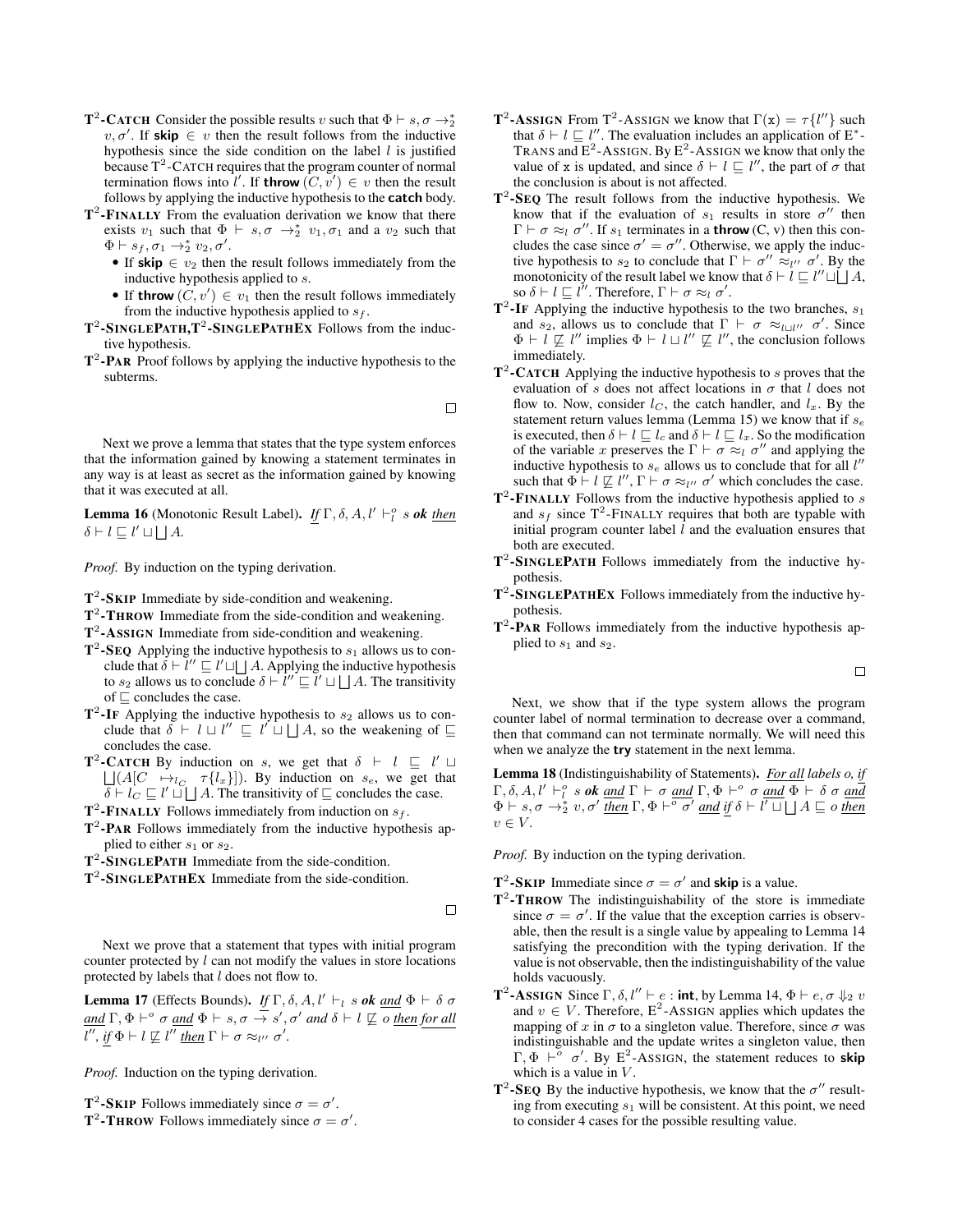- skip In this case, the consistency of  $\sigma$  is guaranteed by the inductive hypothesis. If the intermediate program counter label was greater than o, then the final program counter label must be greater than  $o$  by T<sup>2</sup>-SEQ so the  $\delta \vdash l' \sqcup \bigsqcup A \sqsubseteq o$ condition holds vacuously. Otherwise, the side condition holds directly from the inductive hypothesis.
- throw  $(C, v)$  Since  $s_2$  doesn't execute, the result is immediate from the inductive hypothesis.
- $\langle$ skip|throw  $(C, v)$ } We consider this case without loss of generality to  $\langle$ **throw**  $(C, v)|$ **skip** $\rangle$ . Applying the inductive hypothesis to  $s_2$  yields the consistency of the store after  $s_2$ executes on the left. Since  $s_1$  terminated in a pair value,  $\delta \not\vdash l' \sqcup \bigsqcup A \sqsubseteq o$ , so the initial program counter label of  $s_2$  must be greater than  $o$ . Therefore, by effects bounds (Lemma [17\)](#page-17-0), we know that  $s_2$  does not modify any variables with label lower than  $o$ . So the consistency of the store is maintained when the left projection of the final store of  $s<sub>2</sub>$ is merged with the right projection of the final store of  $s_1$ . The monotonicity of the program counter (Lemma [16\)](#page-17-1) also ensures that the second conclusion holds vacuously.
- $\langle$ throw  $(C, v)|$ throw  $(D, v)\rangle$  Neither side executes  $s_2$ , so the consistency of the store is immediate. Since the result is a paired value,  $\delta \not\vdash l' \sqcup \bigsqcup A \sqsubseteq A$ , so the side condition holds by the monotonicity of the program counter label (Lemma [16\)](#page-17-1).
- $T^2$ -IF If *e* is not a value, then the bottom two rules in the evaluation derivation are  $E^*$ -TRANS and  $E^2$ -IFSTEP. Now, the test expression is a value. Consider two cases for the label,  $l'$ , of the test expression, i.e.  $\Gamma, \delta \vdash e : l'$ .
	- $\delta \vdash l' \sqsubseteq o$  We can conclude  $\Phi \vdash e, \sigma \Downarrow_2 i$  and  $i \in V$  from the indistinguishability of expressions (Lemma [14\)](#page-16-2). Therefore, the bottom rules in the evaluation derivation are E∗-TRANS and then  $E^2$ -IF. The result then follows from applying the inductive hypothesis to the resulting statement. If  $i$  is nonzero, the compatibility of  $\delta$  is established by the soundness of the implies function, otherwise, it follows immediately from the assumptions to the lemma. Since the store is not changed by the evaluation of e, that side condition holds. The final condition holds from inversion on the evaluation derivation.
	- $\delta$   $\vdash$  l'  $\not\sqsubseteq$  o This case allows e to evaluate to a pair value. If  $\sigma$  is such that it doesn't or that both evaluate to non-zero parts, then the result follows in the same way as the previous case. Otherwise, the value is a pair and the bottom rule in the evaluation derivation is  $E^2$ -STRUCT. Now assume without loss of generality that  $\Phi \vdash e, \sigma \Downarrow_2 \langle 0|1\rangle^2$  $\Phi \vdash e, \sigma \Downarrow_2 \langle 0|1\rangle^2$  $\Phi \vdash e, \sigma \Downarrow_2 \langle 0|1\rangle^2$ . Inversion on the evaluation derivation thus reveals that the bottom rules are  $E^*$ -TRANS,  $E^2$ -PAR and  $E^2$ -IF.

Since both  $\Gamma$ ,  $\delta$ ,  $A$ ,  $l'' \vdash_{l \sqcup l'} s_1$  ok and  $\Gamma$ ,  $\delta$ ,  $A$ ,  $l'' \vdash_{l \sqcup l'} s_l$  $s_2$  ok, the effects bounds lemma (Lemma [17\)](#page-17-0) allows us to conclude that neither  $s_1$  nor  $s_2$  modify  $\sigma$  at any variables with lower security labels than  $l \sqcup l'$ . Therefore, the merger of the left of  $\sigma_1$  and the right of  $\sigma_2$  will be indistinguishable.

- **T<sup>2</sup>-CATCH** From the typing rule, we know that  $\Gamma$ ,  $\delta$ ,  $A[C \mapsto_{l} C]$  $\text{int}\{l_x\}$ ,  $l' \vdash_l^o s$  ok. By the inductive hypothesis, we know that  $\sigma''$ , the store resulting from s must be consistent. Now, consider the possible resulting values:
	- skip The resulting value is immediate since skip is a singleton values and the catch handler is not executed.
	- **throw**  $(C, v)$  The result is immediate from the inductive hypothesis applied to  $s_e$ .
- **throw**  $(D, v)$  The result is immediate since **throw**  $(D, v)$  is a singleton value and the catch handler is not executed.
- $\langle$ skip|throw  $(C, v)$ } Inversion on the evaluation derivation shows us that we will evaluate  $\langle \sin s \rangle$  in the store with x bound to  $v$  on the right. By the inductive hypothesis applied to s, we know that  $\Phi \not\vdash l' \sqsubseteq o$  otherwise the result would have been a singleton value. Since  $\delta$  is a conservative approximation of  $\Phi$ , this implies that  $\delta \not\vdash l' \sqsubseteq o$  so we can apply the effects bounds lemma (Lemma [17\)](#page-17-0) at each step to ensure the consistency of the resulting store. By the monotonicity of the program counter (Lemma [16\)](#page-17-1), we know that  $\Phi \not\vdash l' \sqcup \bigsqcup A \subseteq o$ , so the second conclusion holds vacuously.
- $\langle$ throw  $(C, v_1)|$ throw  $(C, v_2)\rangle$  Inversion of the evaluation derivation shows us that we will evaluate  $s_e$  with x bound to  $\langle v_1|v_2\rangle$ . However, the label of x is also greater than o by the possible return values lemma (Lemma [15\)](#page-16-1), so the conclusion follows from the inductive hypothesis.
- **T<sup>2</sup>-FINALLY** From the typing rule, we know that  $\Gamma$ ,  $\delta$ ,  $A' \vdash_l^o s : l'$ where  $\delta \vdash A \setminus l'' = A'$ . Applying the inductive hypothesis to s allows us to conclude the consistency of the store  $\sigma^{\gamma}$  that results from the evaluation of s. Combining this fact with the inductive hypothesis allows us to conclude the consistency of the final store  $\sigma'$  after the evaluation of  $s_f$ .

The second conclusion follows by the results of the combined applications of the inductive hypothesis. Since  $\delta \vdash l'' \sqsubseteq l'$  the conclusion holds vacuously if  $s_f$  and s don't both terminate in singleton values. If they both terminate in singleton values, the evaluation relation shows that the result is a singleton value.

- $T^2$ -SINGLEPATH Applying the inductive hypothesis immediately allows us to conclude the consistency of the store. From the premise of  $T^2$ -SINGLEPATH and the corollary to Lemma [15,](#page-16-1) we know that  $s$  will terminate in a **skip**, therefore the indistinguishability of the return value holds.
- T<sup>2</sup>-SINGLEPATHEX Applying the inductive hypothesis immediately allows us to conclude the consistency of the store. From the premise of  $T^2$ -SINGLEPATHEX and the corollary to Lemma [15,](#page-16-1) we know that the evaluation of  $s$  results in **throw**  $(C, v')$  or  $\langle$ **throw**  $(C, v')|$ **throw**  $(C, v'')\rangle$ . By Lemma [15,](#page-16-1) we know that the label of the exception value is bounded below by the label on the exception, so in the later case,  $v' = v''$  so the evaluation applies  $E^2$ -FLATTEN which concludes the case.
- $T^2$ -PAR This case follows from the repeated application of the effects bounds lemma (Lemma [17\)](#page-17-0) to each step of the evaluation of each side. The side condition on the initial program counter label is guaranteed by the side condition on  $T^2$ -PAR. At each step, we apply the preservation lemma for  $\lim_{\text{P}}$  (Lemma [8\)](#page-13-0) to re-establish the well-typedness of the program and the heap.

$$
\qquad \qquad \Box
$$

**Theorem 19** (Non-interference). *If*  $\Gamma$ , True,  $\bullet$ ,  $o \vdash_l s$  *ok then for all*  $\Phi$ ,  $\sigma$ ,  $h$ ,  $o'$ , if  $\Gamma(h) = \tau \{o'\}$  and  $o' \not\sqsubseteq_{\mathcal{L}} o$  and for all  $v_1, v_2$ .  $\overline{if \ v_1}$  :  $\tau$  <u>and</u>  $v_2$  :  $\tau$  *if*  $\Phi$   $\vdash$  *s*,  $\sigma[h \mapsto v_1]$   $\rightarrow^*$   $\overline{v'_1}, \sigma'_1$  and  $\overline{\Phi}$   $\vdash$   $s, \sigma[h \mapsto v_2]$   $\rightarrow^*$   $v_2', \sigma_2'$  <u>then</u>  $v_1' = v_2'$  <u>and</u> for all y if  $\Gamma(y) = \tau' \{o\}$  <u>then</u>  $\sigma'_1(y) = \sigma'_2(y)$ .

*Proof.* We begin by converting the two evaluations of s into a single evaluation in  $\lim_{\mathcal{L}} p_{\mathcal{L}}^2$  by applying the representation adequacy (Theorem [11\)](#page-14-2). Then, we apply Lemma [18](#page-17-2) at our  $o$ , the premises follow from the type adequacy of  $\text{Limp}_\mathcal{L}^2$  (Lemma [12\)](#page-14-3) and from the premise that states that  $o' \not\sqsubseteq_{\mathcal{L}} o$ .

The conclusion then follows from the representation soundness (Theorem [10\)](#page-14-1) which states that the projections from the resulting

<span id="page-18-0"></span><sup>2</sup> Here we use 1 as a canonical non-zero value, though it takes the place for any non-zero value.